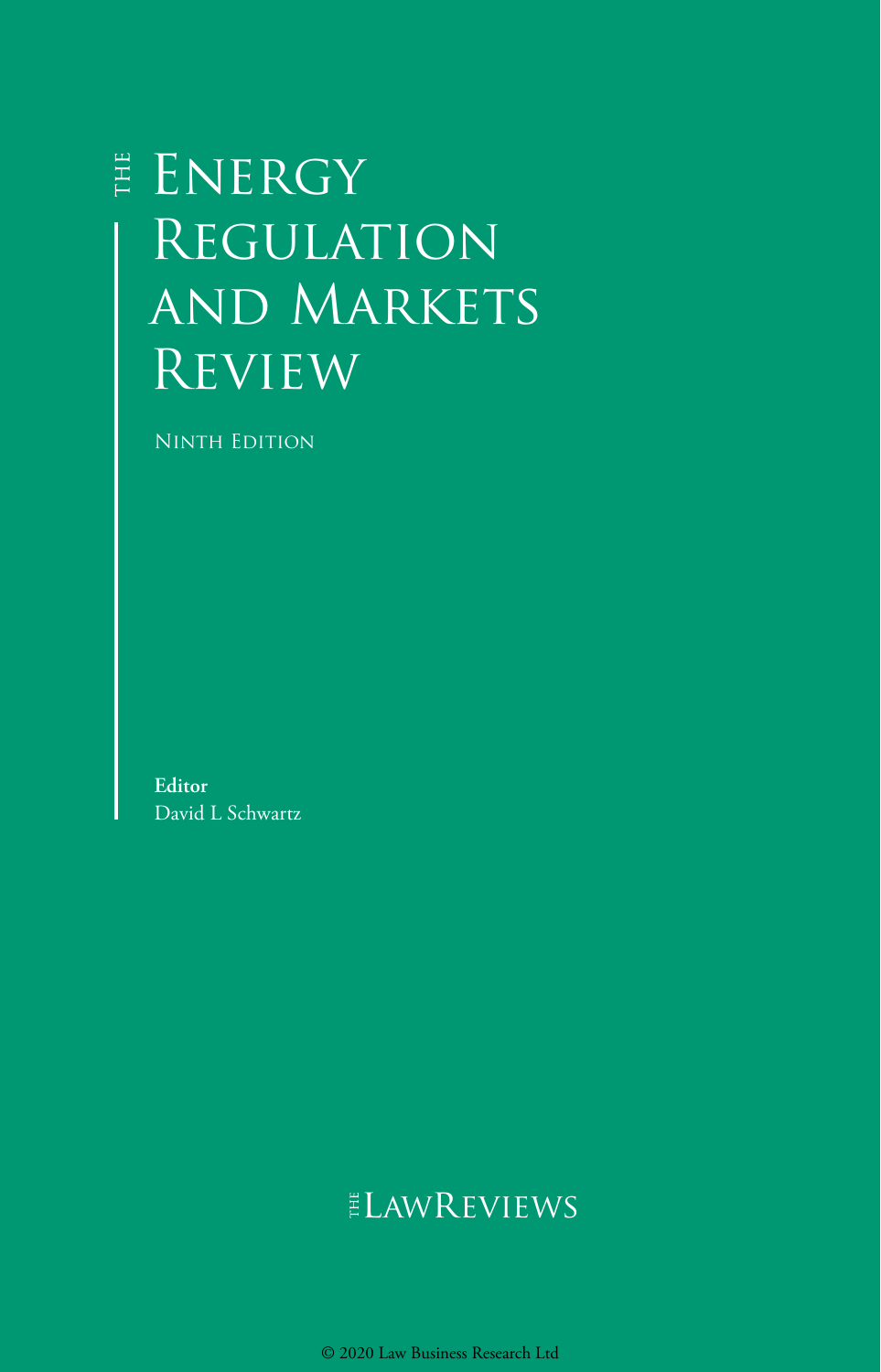# E ENERGY Regulation and Markets Review

Ninth Edition

Reproduced with permission from Law Business Research Ltd This article was first published in July 2020 For further information please contact Nick.Barette@thelawreviews.co.uk

**Editor** David L Schwartz

 $ELMR$  EVIEWS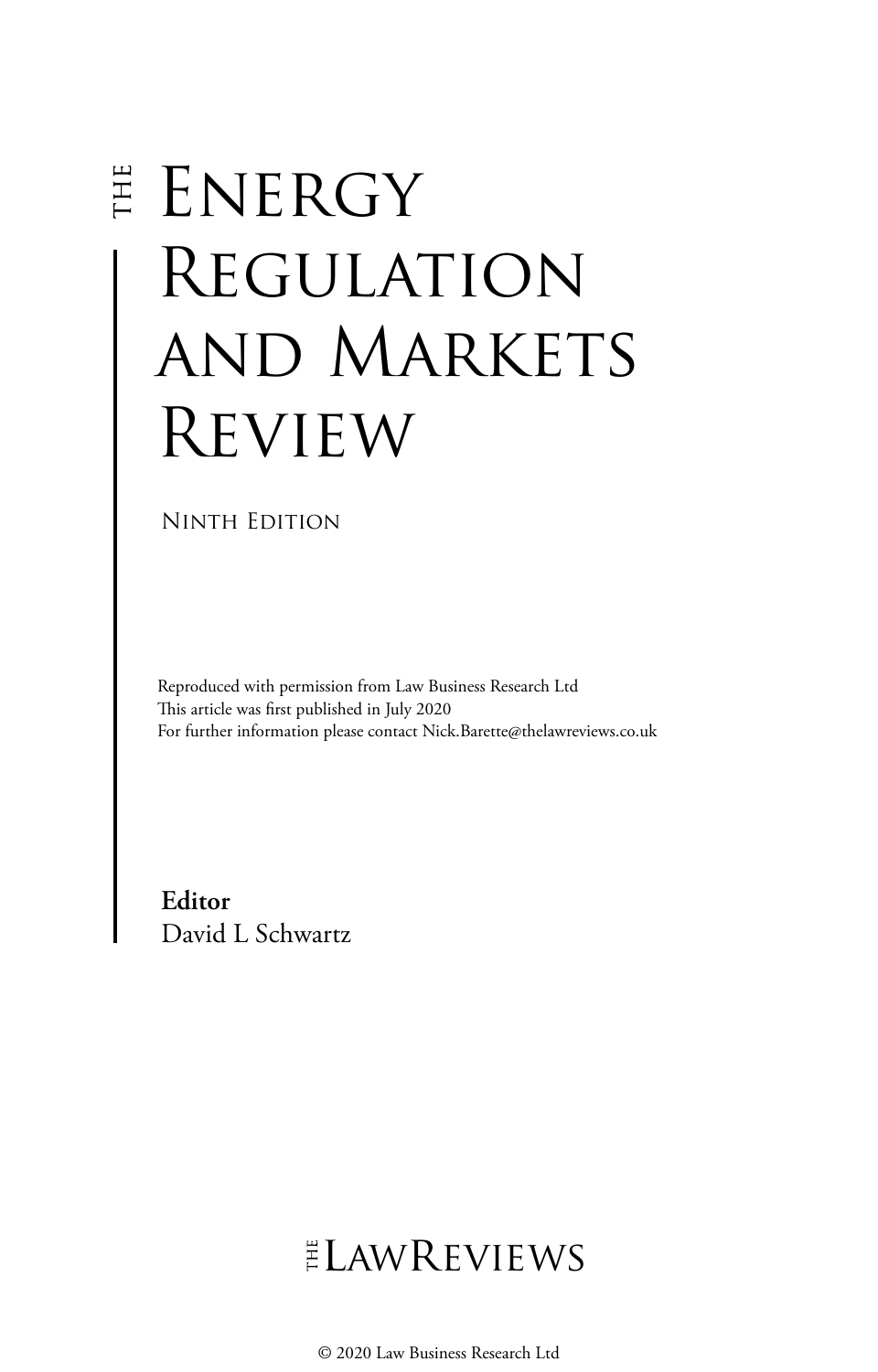#### PUBLISHER Tom Barnes

#### SENIOR BUSINESS DEVELOPMENT MANAGER Nick Barette

BUSINESS DEVELOPMENT MANAGER Joel Woods

SENIOR ACCOUNT MANAGERS Pere Aspinall, Jack Bagnall

ACCOUNT MANAGERS Olivia Budd, Katie Hodgetts, Reece Whelan

PRODUCT MARKETING EXECUTIVE Rebecca Mogridge

> RESEARCH LEAD Kieran Hansen

EDITORIAL COORDINATOR Tommy Lawson

PRODUCTION AND OPERATIONS DIRECTOR Adam Myers

> PRODUCTION EDITOR Caroline Fewkes

#### SUBEDITOR

#### Carole McMurray

CHIEF EXECUTIVE OFFICER Nick Brailey

Published in the United Kingdom by Law Business Research Ltd, London Meridian House, 34–35 Farringdon Street, London, EC4A 4HL, UK © 2020 Law Business Research Ltd www.TheLawReviews.co.uk

No photocopying: copyright licences do not apply.

The information provided in this publication is general and may not apply in a specific situation, nor does it necessarily represent the views of authors' firms or their clients. Legal advice should always be sought before taking any legal action based on the information provided. The publishers accept no responsibility for any acts or omissions contained herein. Although the information provided was accurate as at May 2020, be advised that this is a developing area. Enquiries concerning reproduction should be sent to Law Business Research, at the address above. Enquiries concerning editorial content should be directed to the Publisher – tom.barnes@lbresearch.com

ISBN 978-1-83862-450-7

Printed in Great Britain by Encompass Print Solutions, Derbyshire Tel: 0844 2480 112

© 2020 Law Business Research Ltd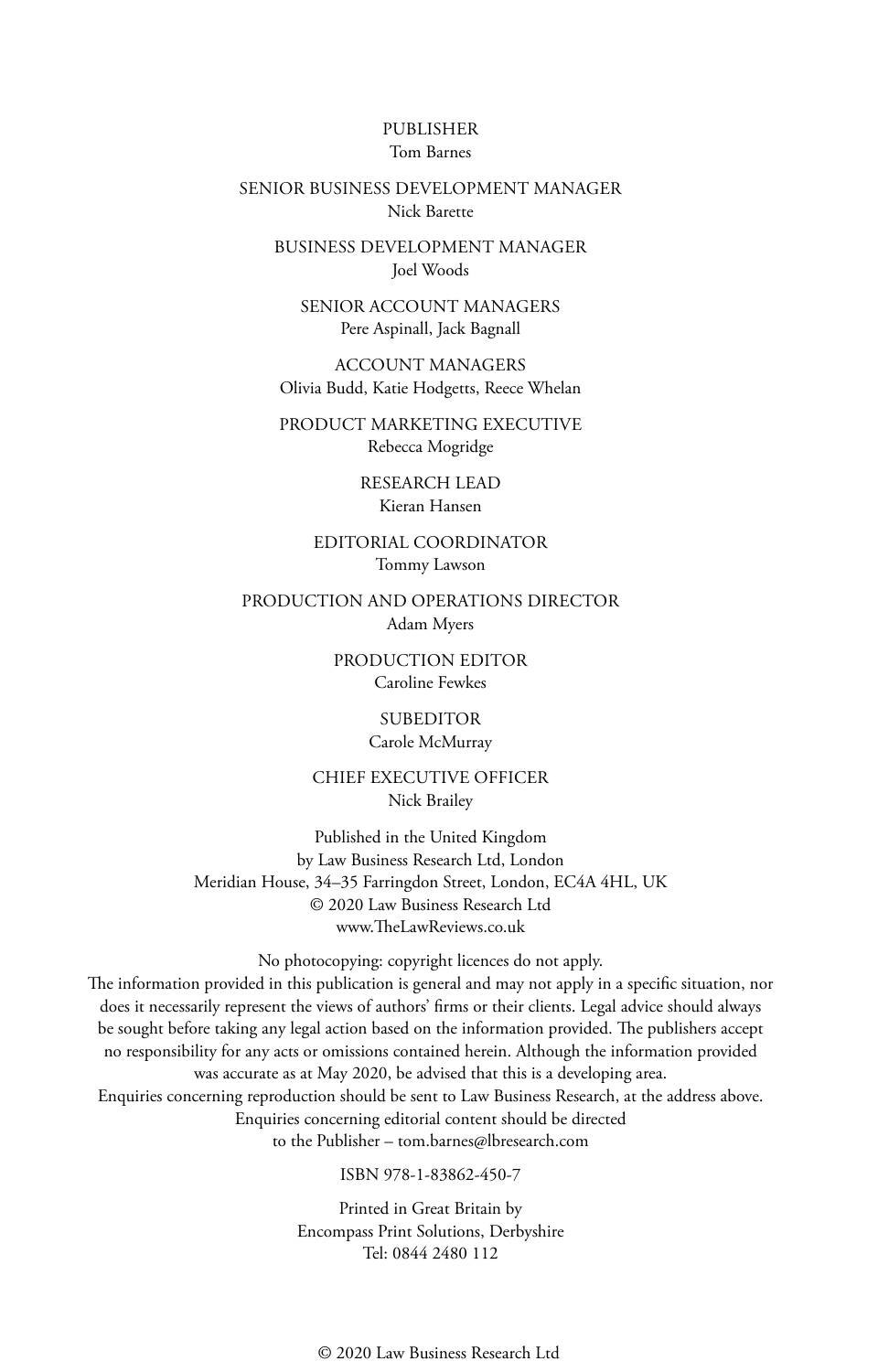# ACKNOWLEDGEMENTS

The publisher acknowledges and thanks the following for their assistance throughout the preparation of this book:

ABOU JAOUDE & ASSOCIATES LAW FIRM

AFRIDI & ANGELL

ALFARO, FERRER & RAMÍREZ

ANDERSON MŌRI & TOMOTSUNE

BAKER MCKENZIE

BRUUN & HJEJLE

CMS

COVINGTON & BURLING (PTY) LTD

DENTONS TAIWAN

DLA PIPER INTERNATIONAL

DUANE MORRIS & SELVAM LLP

G ELIAS & CO

HERBERT SMITH FREEHILLS LLP

HOLLAND & KNIGHT

KOSTA LEGAL LAW FIRM

LATHAM & WATKINS

LINKLATERS LLP

PINHEIRO NETO ADVOGADOS

**SKRINE** 

SQUIRE PATTON BOGGS

STIBBE

TELLES ADVOGADOS

#### YOON & YANG LLC

© 2020 Law Business Research Ltd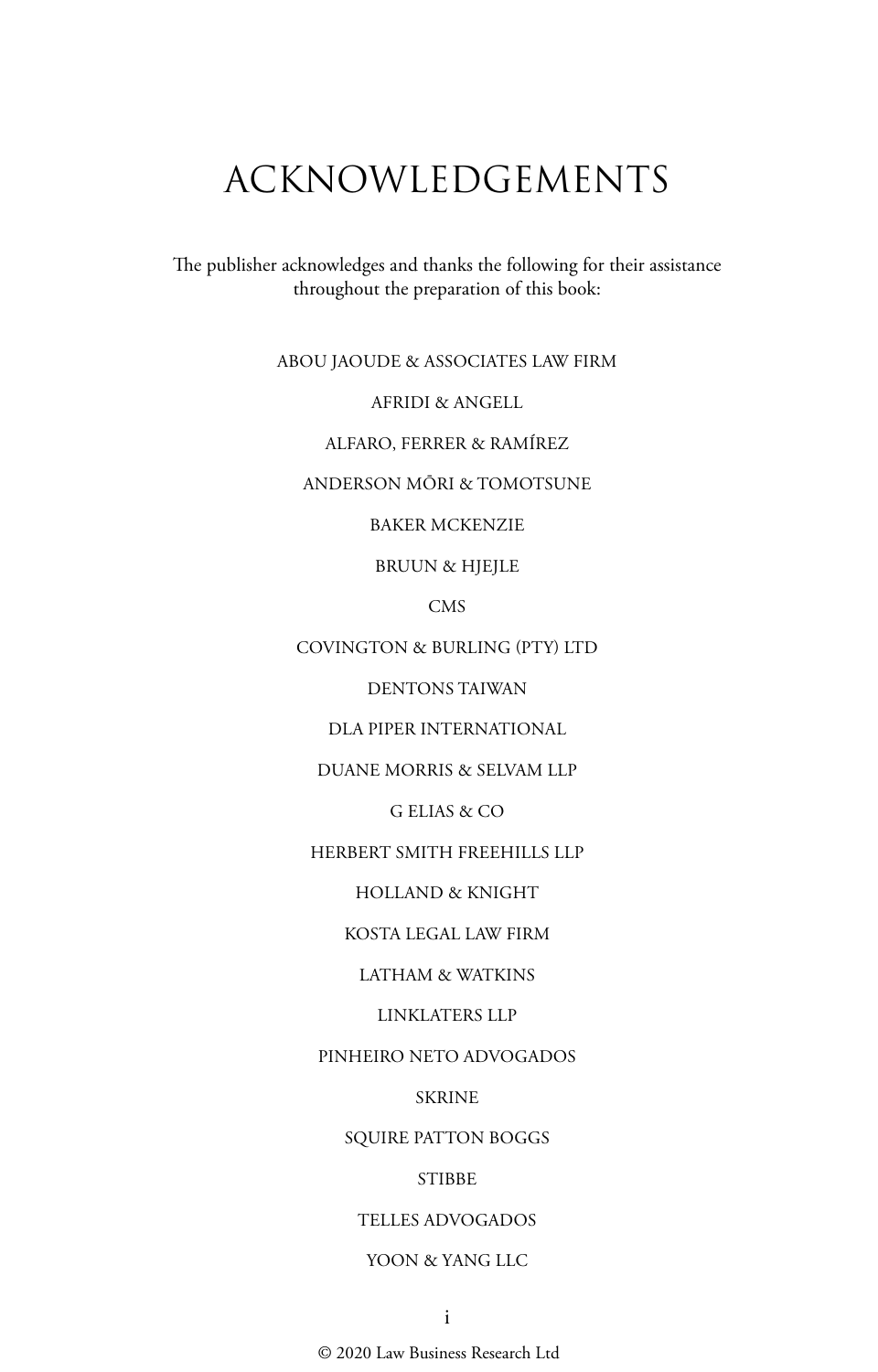# CONTENTS

| David L Schwartz |                                                             |  |
|------------------|-------------------------------------------------------------|--|
| Chapter 1        |                                                             |  |
|                  | Simon Rear, Fiona Ellett and Connor McClymont               |  |
| Chapter 2        |                                                             |  |
|                  | Frederik Vandendriessche and Cedric Degreef                 |  |
| Chapter 3        |                                                             |  |
|                  | José Roberto Oliva Jr and Julia Batistella Machado          |  |
| Chapter 4        |                                                             |  |
|                  | Monica Sun, James Zhang and Qiujie Tan                      |  |
| Chapter 5        |                                                             |  |
|                  | José Vicente Zapata and Daniel Fajardo Villada              |  |
| Chapter 6        |                                                             |  |
|                  | Nicolaj Kleist                                              |  |
| Chapter 7        |                                                             |  |
|                  | Andreas Gunst, Natasha Luther-Jones and Michael Cieslarczyk |  |
| Chapter 8        |                                                             |  |
|                  | Fabrice Fages and Myria Saarinen                            |  |
| Chapter 9        |                                                             |  |
|                  | Thomas Schulz, Julia Sack and Ruth Losch                    |  |
| Chapter 10       |                                                             |  |
|                  | Giorgio Telarico, Mario Cigno and Amalia Serena Scimè       |  |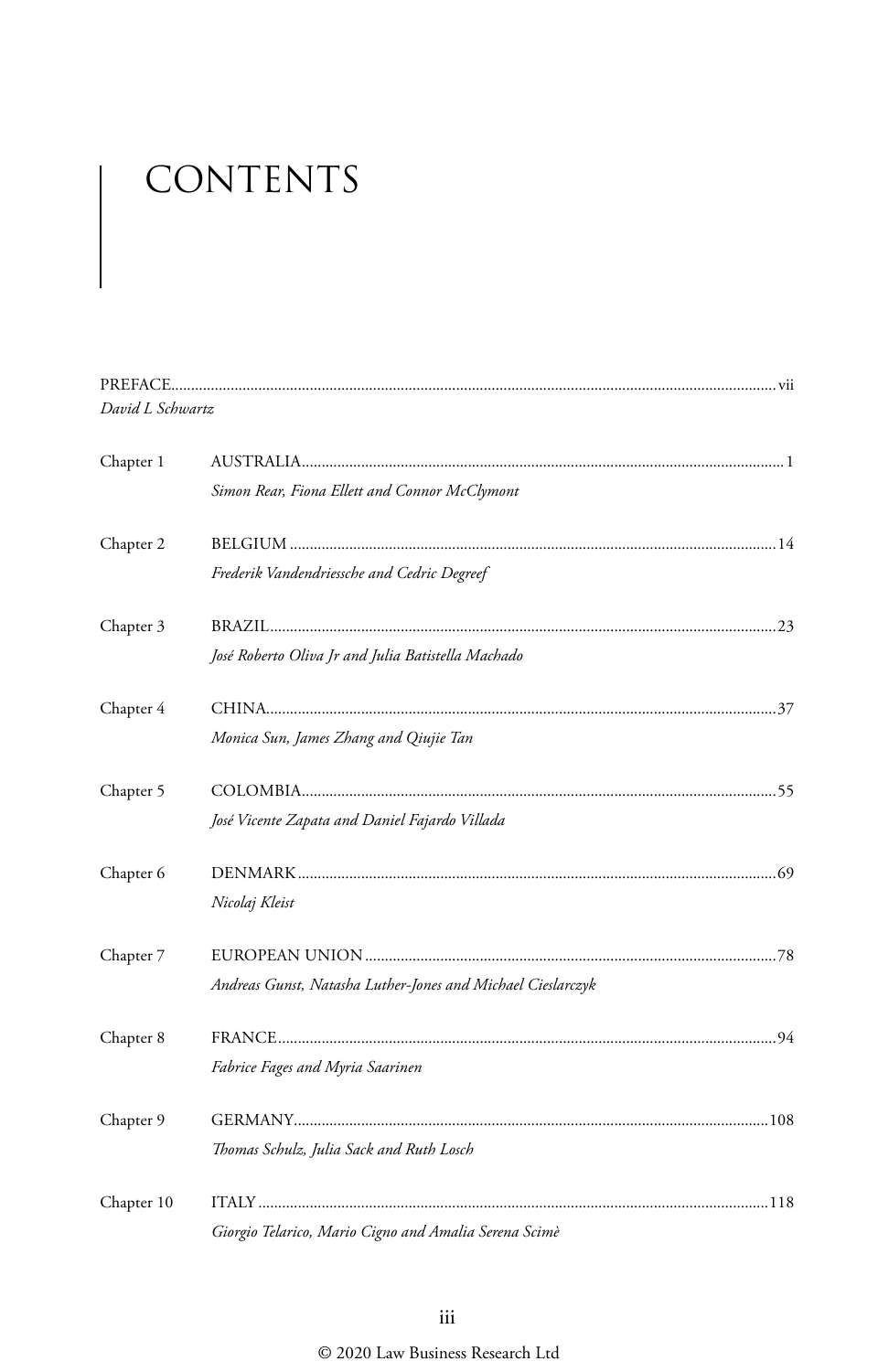| Chapter 11 |                                                                                                       |  |
|------------|-------------------------------------------------------------------------------------------------------|--|
|            | Reiji Takahashi, Norifumi Takeuchi, Wataru Higuchi, Kunihiro Yokoi, Keisuke Hayashi<br>and Kei Takada |  |
| Chapter 12 |                                                                                                       |  |
|            | Carlos Abou Jaoude, Souraya Machnouk, Hachem El Housseini, Rana Kateb<br>and Chadi Stephan            |  |
| Chapter 13 |                                                                                                       |  |
|            | Fariz Abdul Aziz and Karyn Khor                                                                       |  |
| Chapter 14 |                                                                                                       |  |
|            | Krishna Ramachandra, Priyank Srivastava, Wang Bei and Ken Tan                                         |  |
| Chapter 15 |                                                                                                       |  |
|            | Gbolahan Elias and Okechukwu J Okoro                                                                  |  |
| Chapter 16 |                                                                                                       |  |
|            | Annette Bárcenas Olivardía and Luis Horacio Moreno IV                                                 |  |
| Chapter 17 |                                                                                                       |  |
|            | Piotr Ciołkowski and Ada Szon                                                                         |  |
| Chapter 18 |                                                                                                       |  |
|            | Bruno Azevedo Rodrigues and Ashick Remetula                                                           |  |
| Chapter 19 |                                                                                                       |  |
|            | Thomas Heidemann and Dmitry Bogdanov                                                                  |  |
| Chapter 20 |                                                                                                       |  |
|            | Lido Fontana, Mzwandile Khumalo and Yolanda Dladla                                                    |  |
| Chapter 21 |                                                                                                       |  |
|            | Soongki Yi, Kwang-Wook Lee and Chang Woo Lee                                                          |  |
| Chapter 22 |                                                                                                       |  |
|            | Antonio Morales                                                                                       |  |
| Chapter 23 |                                                                                                       |  |
|            | Chung-Han Yang and Chengkai Wang                                                                      |  |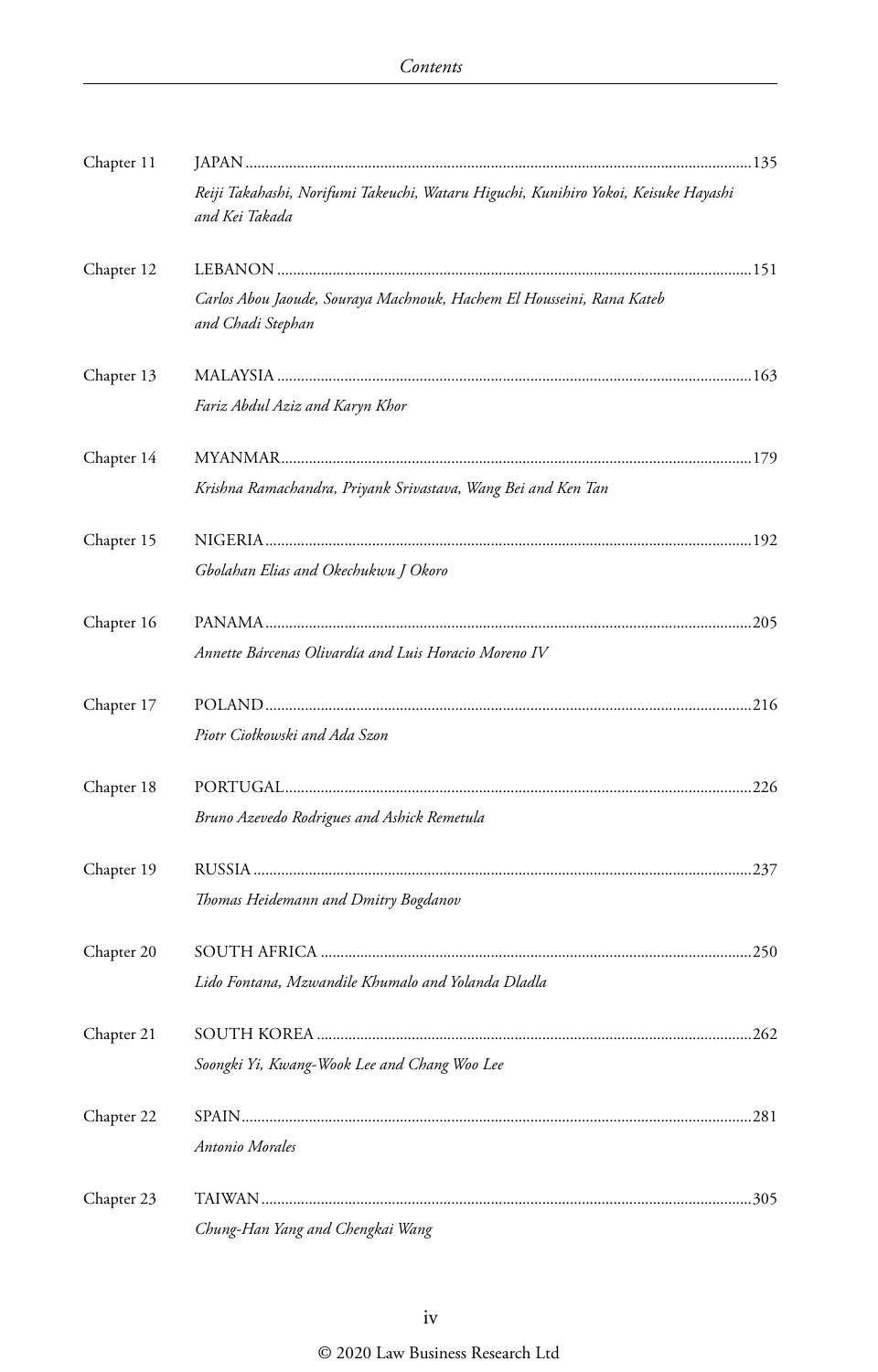| Chapter 24 |                                                                    |  |
|------------|--------------------------------------------------------------------|--|
|            | Masood Afridi and Adite Aloke                                      |  |
| Chapter 25 |                                                                    |  |
|            | Andreas Gunst, Natasha Luther-Jones and Kenneth Wallace-Mueller    |  |
| Chapter 26 |                                                                    |  |
|            | Tyler Brown, Eugene R Elrod, Michael J Gergen, Natasha Gianvecchio |  |
|            | and J Patrick Nevins                                               |  |
| Chapter 27 |                                                                    |  |
|            | Maxim Dogonkin and Iroda Tokhirova                                 |  |
| Appendix 1 |                                                                    |  |
| Appendix 2 |                                                                    |  |
|            |                                                                    |  |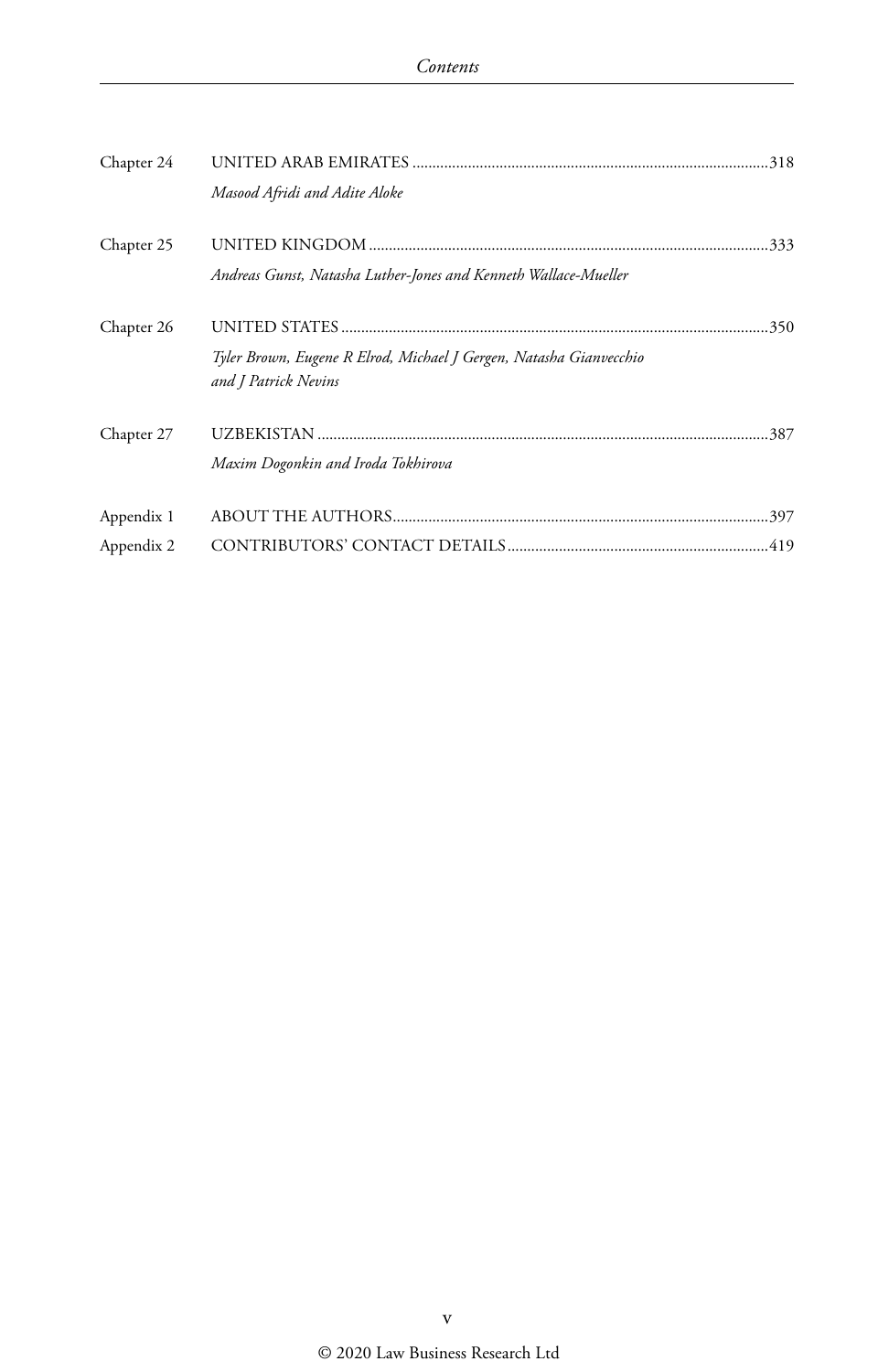## PREFACE

In our ninth year of writing and publishing *The Energy Regulation and Markets Review*, the most pressing global concerns have revolved around the covid-19 pandemic. Accordingly, many of our contributing authors have emphasised concerns associated with the effects of the crisis on energy demand and consumption, and delays in the development of infrastructure. Beyond this crisis, we have seen many other significant geopolitical changes that have added uncertainties to global energy policies. For example, oil prices have hit record lows, which has slowed exploration and production efforts, and has threatened economic stability for countries that depend upon oil revenues. The United Kingdom is now within its 11-month transition period to exit from the European Union (a process known as Brexit), creating uncertainties regarding the future of the UK's energy policies and its coordination and cooperation with the European Union, including with respect to commitments to reduce greenhouse gases (GHGs). The Trump administration's 'America First' trade policies have continued to alienate US allies and historical trading partners. Despite its withdrawal from the Paris Agreement and expressions of support from the Trump administration for the coal industry, the United States has continued its extensive investment in renewable generation resources. The 2011 Fukushima nuclear incident continues to affect energy policy in many countries. Finally, there are continued efforts to liberalise the energy sector globally.

#### **I CLIMATE CHANGE DEVELOPMENTS**

Despite the US withdrawal from the Paris Agreement, we continue to see significant carbon reduction efforts globally, including increased use of renewable resources, and measures to improve energy efficiency and reduce demand.

In the United States, despite the Trump administration's support for the US coal industry, coal and other aged fossil fuel plants are retiring at an unprecedented rate. Additionally, many states have pushed for the procurement of thousands of megawatts of renewable resources, including from new offshore wind development projects on the east coast. However, the US Bureau of Ocean Energy Management has delayed granting approvals for offshore wind projects, and the Federal Energy Regulatory Commission has imposed regulatory restrictions on the ability of state-subsidised renewable energy projects to clear in the regional capacity markets through a minimum offer price rule to mitigate buyer market power.

The European Union issued a revised Renewable Energy Directive, which will take effect in 2021, targeting 32 per cent renewable consumption by 2030. Despite continued efforts to follow through on Brexit, the United Kingdom's renewable energy targets already exceed those of the European Union. France is seeking to double its wind and solar capacity and President Macron has announced a goal to close the remaining coal plants by 2022.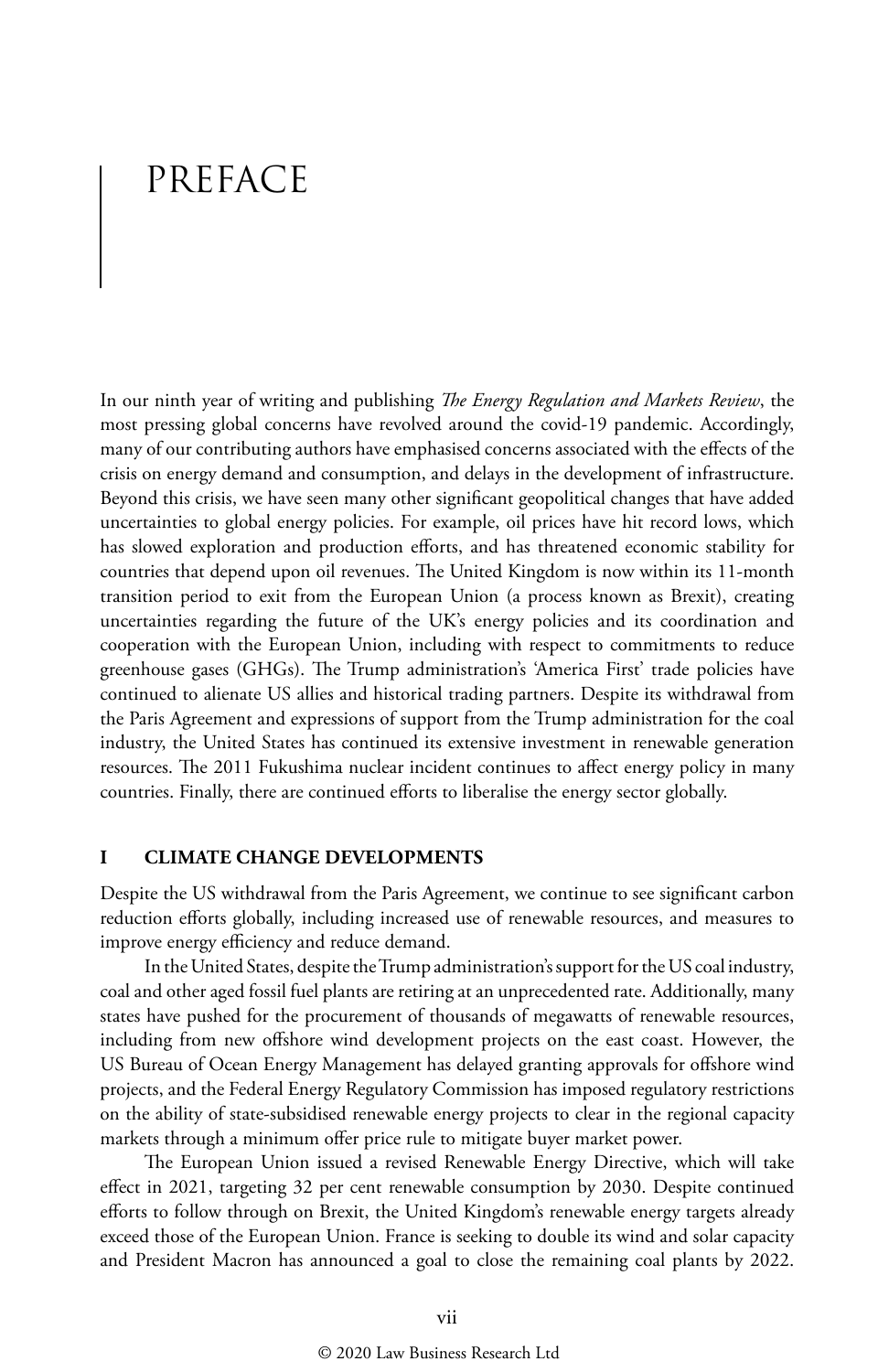Italy had previously targeted a 28 per cent reliance on renewable energy by 2030 but is now working to reach the 32 per cent target adopted by the European Union. Belgium has continued its significant offshore wind procurement efforts, and is seeking to reduce subsidies in future procurements. In Denmark, renewables already constitute 40 per cent of electricity consumption and the aim is to have all energy demand met by renewables by 2050. Germany will not meet its goal of reducing emissions by 40 per cent by 2020, or its goal to reduce energy consumption by 20 per cent as compared with 2008, but remains focused on the continued development of renewable generation, energy efficiency and conservation, as well as energy storage technologies. Poland has been struggling to meet the European Union renewable energy targets but has plans to develop offshore wind generation.

Japan has continued its efforts to develop solar and wind resources, including opening new sea areas for offshore wind. But the shutdown of most of its nuclear generation has resulted in a significant reliance upon natural gas, including liquefied natural gas, and reductions in renewable energy prices has caused a slowdown in new solar and wind development. China continues to have ambitious renewable energy goals, capping energy from coal generation to an amount equivalent to 5 billion tonnes and aiming to have 15 per cent of generation supplied by non-fossil fuel generation. Korea aims to generate 20 per cent of its power needs from renewable energy and has committed to cut GHGs by 37 per cent by 2030.

This year, Australia has reached almost 20 per cent reliance on renewable energy resources, including significant amounts of energy storage capacity (battery and pumped water) and South Africa increased its renewable independent power procurement efforts, with a goal of producing 17,800MW of renewable energy by 2030.

The United Arab Emirates aims to reduce its carbon footprint by 70 per cent by relying on 50 per cent renewable energy by 2050, and Abu Dhabi is seeking to reduce electricity consumption by 22 per cent by 2030. In Brazil, hydroelectric resources already constitute more than 60 per cent of its installed generation capacity, and efforts continue to increase wind and solar generation as the cost of renewable generation has decreased. Colombia has significant renewable energy resources and recently completed its first auctions for renewable projects, with 1,398MW awarded and installed.

#### **II INFRASTRUCTURE DEVELOPMENT**

For many countries, a reliable energy supply remains the primary concern, regardless of fuel source. As only 35 per cent of Myanmar is connected to the grid, there are continued efforts to electrify remote parts of the country. Lebanon is hoping to solicit bids for the development of 890MW on floating barges to increase electricity supply. Panama and Colombia continue to seek foreign investment.

South Africa is utilising its Integrated Resource Planning process with a goal of doubling its generation and transmission capacity by 2030. Australia is developing the Snowy Hydro Project, which, at 2,000MW, will be one of the largest pumped hydroelectric storage projects in the world. Colombia is developing a large hydroelectric project that is expected to produce up to 17 per cent of the country's energy needs, but that effort is hindered by construction delays.

In its eighth licensing round for oil and gas exploration in the North Sea, Denmark received five new applications, but owing to political pressure relating to GHGs, Denmark has put this licensing round on hold indefinitely.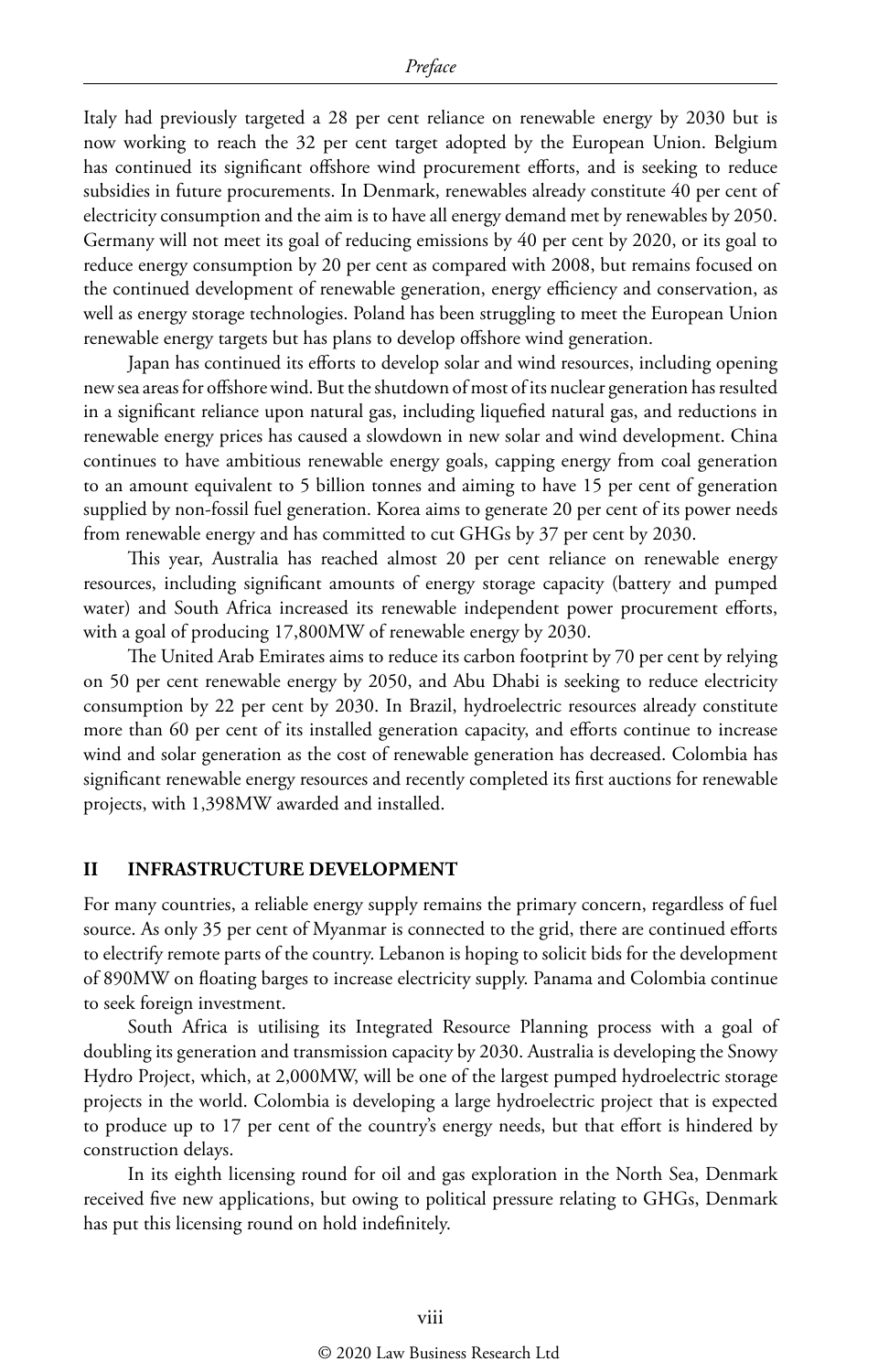#### **III NUCLEAR POWER GENERATION**

Nine years after the Fukushima disaster, Japan has stopped operations at all but nine of its 48 nuclear power stations, and 11 nuclear power stations are in the process of being reviewed for restart under Japan's new stringent safety standards. Germany continues efforts to phase out all nuclear generation by 2022, and Belgium's nuclear plants have often been offline for maintenance for technical issues in the past few years. France was seeking to eliminate nuclear generation by 2025 but has extended that date to 2035. South Korea has continued its efforts to phase out nuclear power (replacing nuclear plants with new renewable facilities over time). South Africa's nuclear ambitions appear to be on hold at least until 2030.

However, the phasing out of nuclear energy is not universal. The United Arab Emirates' new 5,600MW Barakh nuclear power station is almost complete and one of its units is already operational. When all units are on-line, Barakh will supply 25 per cent of the emirates' electrical needs. Poland still intends to explore the development of nuclear power in the future. In the United States, even though the early retirement of certain nuclear plants has been driven by cost and power market considerations (rather than safety concerns), some states have passed legislation to subsidise nuclear energy to allow owners to continue to operate through zero emissions credit programmes, including Illinois, New York, New Jersey and Ohio, with similar legislation being considered in Pennsylvania.

#### **IV LIBERALISATION OF THE ENERGY SECTOR**

We have seen significant energy sector regulatory reforms in many countries. The European Union has sought to continue efforts to centralise the regulation of the EU energy sector. France has taken significant steps towards further liberalisation of its energy sector. Japan has fully liberalised its electricity and gas sectors and is encouraging market entry. Australia has opened access to transmission through regulatory reforms to encourage entry into the generation market and is undertaking significant energy market reforms to send more accurate price signals to market participants. Brazil continues its efforts to implement net metering regulations this year. China has reduced subsidies for renewable energy, prices transmission and distribution rates based upon a cost-plus regulatory methodology, and has implemented a market-priced mechanism for pricing coal-based generation. The United Kingdom has implemented a competitive tender process for the development of offshore transmission. In the United States, while states have continued to subsidise nuclear and renewable generation, the Federal Energy Regulatory Commission has permitted regional markets to implement minimum offer price rules to combat buyer-side mitigation in an effort to maintain competitive capacity markets.

I would like to thank all the authors for their thoughtful consideration of the myriad interesting, yet challenging, issues that they have identified in their chapters in this ninth edition of *The Energy Regulation and Markets Review*.

#### **David L Schwartz**

Latham & Watkins LLP Washington, DC May 2020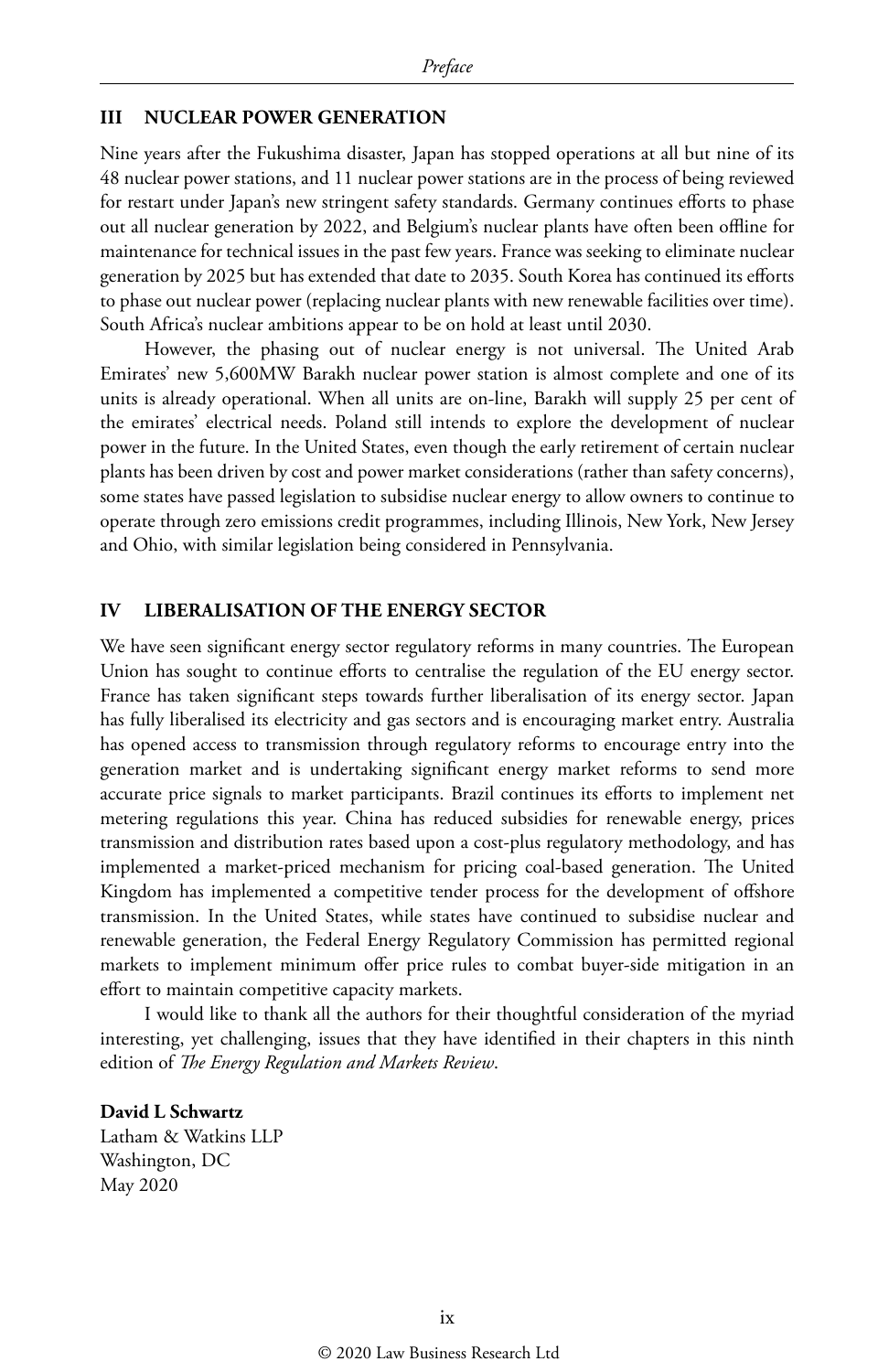**Chapter 4**

## CHINA

*Monica Sun, James Zhang and Qiujie Tan*<sup>1</sup>

#### **I OVERVIEW**

Energy regulation in China involves a number of stakeholders, including various government authorities that heavily regulate the energy sector, monopolistic state-owned enterprises (SOEs), private companies that are trying to catch up, foreign companies that have had varying degrees of success and a vast number of consumers. Currently, and for the foreseeable future, energy regulation is anchored in China's ambitious economic restructuring agenda. The main priority in China's economic reform plan is environmental goals and the deployment of cleaner energy. The 'energy revolution' proposed in the 13th Five-Year Plan for National Economic and Social Development (2016 to 2020) is in three main sections, namely upgrading the energy structure, developing the energy transmission network and establishing a smart energy internet.

China, as one of the world's largest economies, is deeply embedded in the global energy value chain. The effects of China's energy consumption and production extend well beyond its borders.

China's prominent role in the global energy market underlines the importance of understanding the domestic energy regulation regime and its market structure. This chapter aims to provide an overview of these, with a focus on oil and gas, power and renewable energy from a foreign investment perspective. The authors have endeavoured to state China's energy regulation and practice on the basis of the materials available as of March 2020.

#### **II REGULATORY REGIME**

#### **i The regulators**

#### *Oil and gas*

The National Development and Reform Commission (NDRC) is in charge of setting out and implementing policies in respect of the oil and gas sector. It is also responsible for approving certain investment projects. The National Energy Administration (NEA) is established under the NDRC, with broad duties ranging from drafting energy strategies, proposing reform advice and implementing the management of the various energy sectors.

In the upstream sector:

*a* the Ministry of Natural Resources (MNR) is responsible for the supervision and administration of the exploration and exploitation of mineral resources throughout

<sup>1</sup> Monica Sun is a partner, James Zhang is a senior associate and Qiujie Tan is an associate at Herbert Smith Freehills LLP.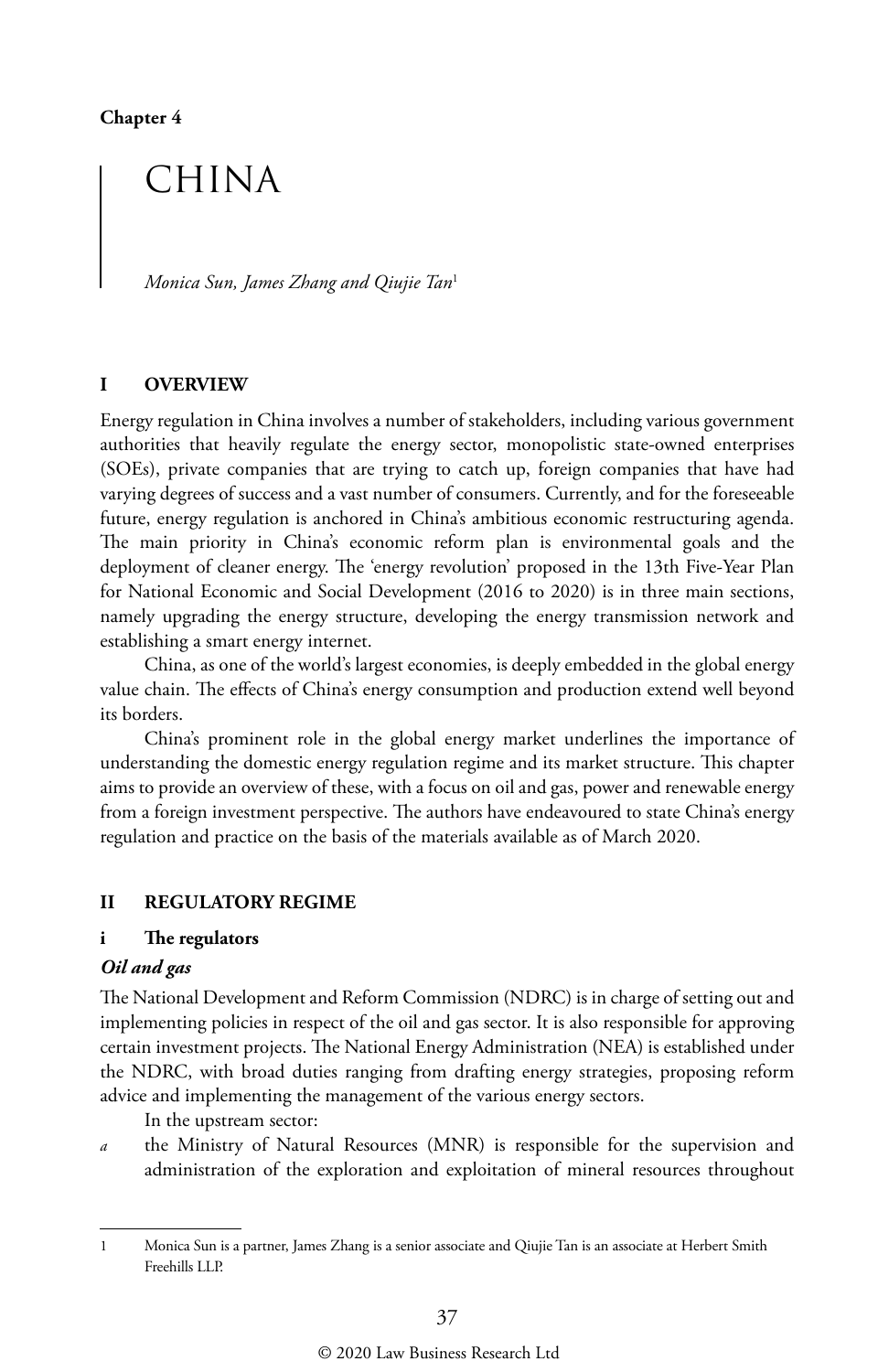China. It has the authority to grant the licences required for the exploration and production of crude oil and natural gas. It also has a role in the examination and approval of blocks open to private and foreign investment;

- *b* the NEA was previously charged with the authority to examine and approve the overall development plans for individual upstream oil and gas projects; however, in February 2019, the approval requirements for overall development plans were officially removed, and replaced with a record filing procedure and continuing, post-event supervision by the NDRC and the NEA; and
- *c* the Ministry of Commerce (MOFCOM) was previously in charge of review and approval of entry into and amendments of all production sharing contracts (PSCs). This approval is no longer applicable and was replaced in 2013 with a requirement to file records at MOFCOM.

In the midstream and downstream sectors, the NDRC is responsible for price regulation and MOFCOM is responsible for licensing in certain categories of trading businesses.

#### *Power*

The NDRC and the NEA (which took over from the State Electricity Regulatory Commission in 2013) regulate the power industry. They are responsible for the enactment and enforcement of regulations and for granting power business permits to power companies.

#### *Others*

Other regulators include:

- *a* the Ministry of Ecology and Environment, which is in charge of administering and enforcing environmental protection matters in China;
- *b* the National Nuclear Safety Administration, an authority under the Ministry of Ecology and Environment that acts as the central government agency responsible for regulating nuclear safety and supervising all civilian nuclear infrastructure in China. It also inspects nuclear safety activities and regulates the project approval mechanism; and
- *c* the Ministry of Emergency Management, which is responsible for overseeing and administering safety at work nationwide.

#### **ii Laws and regulations**

The principle laws and regulations governing the energy sector include the following.

#### *Oil and gas*

- *a* The Mineral Resources Law (1986, amended 1996 and 2009) and its Implementation Rules (1994) establish the basic legal framework under which exploration and production activities (including oil and gas development) are to be carried out.
- *b* The Oil and Natural Gas Pipeline Protection Law (2010) provides for the security requirements for the construction and operation of pipelines.
- *c* The Regulation on Registration of Exploitation of Mineral Resources (1998, amended 2014) provides detailed requirements on the registration of mineral resources exploitation and the issuance of exploitation licences.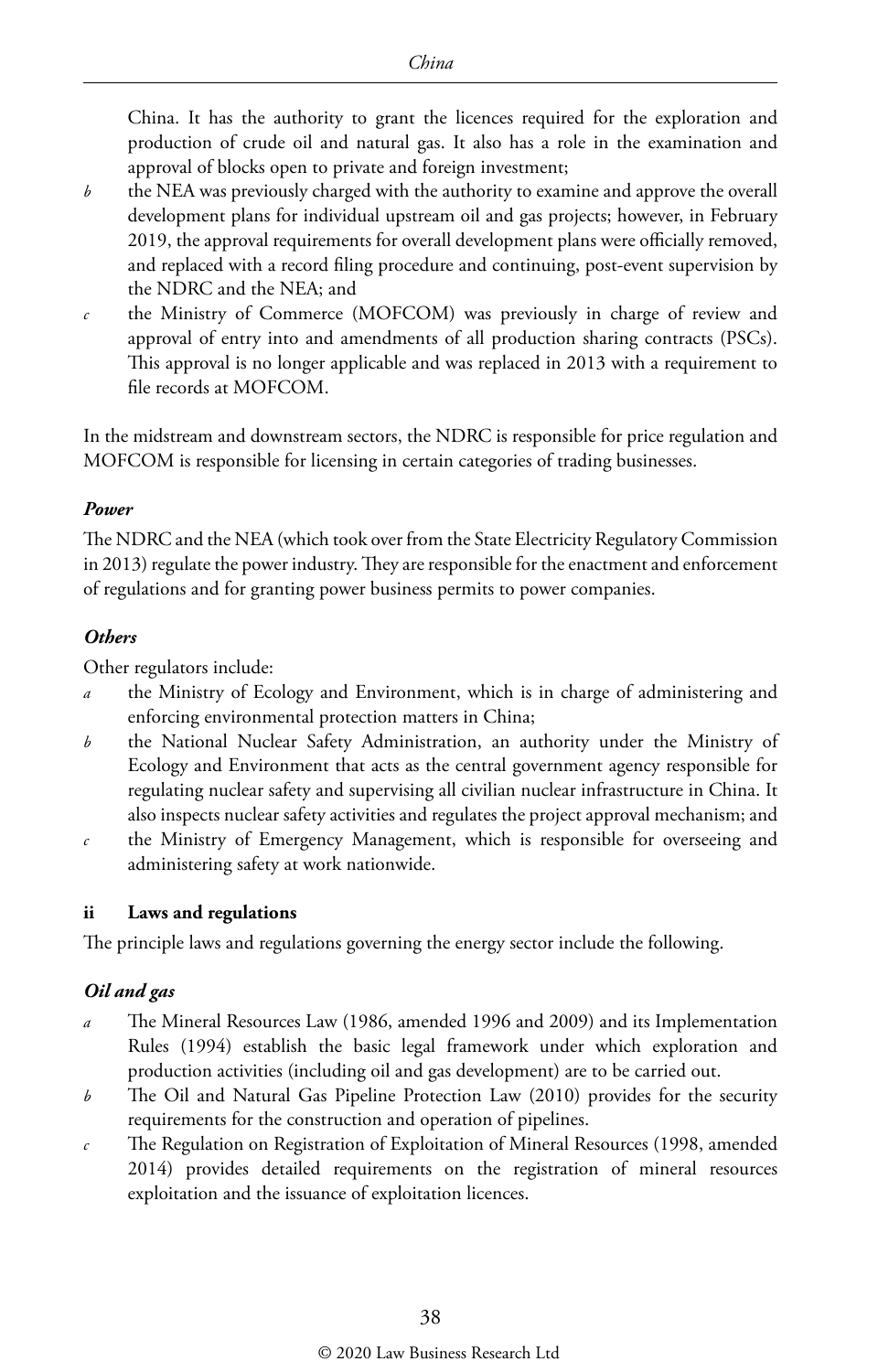- *d* The Measures for the Administration of Transfer of Mineral Exploration Rights and Exploitation Rights (1998, amended 2014) regulate the transfer of exploration rights and exploitation rights.
- *e* The Regulation on Sino-foreign Cooperation in the Exploitation of Onshore Petroleum Resources (1993, amended 2001, 2007, 2011 and 2013) is the basis for foreign companies to participate in the exploration and exploitation of onshore blocks in China through PSCs.
- *f* The Regulation on Sino-foreign Cooperation in the Exploitation of Offshore Petroleum Resources (1982, amended 2001, 2011 and 2013) is the basis for foreign companies to participate in the exploration and exploitation of offshore blocks in China through PSCs.
- *g* The Measures for Regulation of Fair and Open Access to Oil and Gas Pipeline Facilities (2019) provide the access regime that allows third parties to use the surplus capacity of pipeline facilities.
- *h* The Measures for the Administration of Natural Gas Pipeline Transportation Prices (for Trial Implementation) (2016) provide that the pipeline transportation price is determined by the price administration department under the State Council following the principle of 'allowed cost plus reasonable profits'.
- *i* The Measures for the Supervision and Review of Natural Gas Pipeline Transportation Pricing Costs (for Trial Implementation) (2016) provide that the price administration department under the State Council shall be in charge of the supervision and review of pipeline transportation pricing following the principles of legality, relevance and rationality.
- *j* The Guiding Opinions on Strengthening Regulations over the Gas Distribution Price (2017) provide that gas distribution prices shall be determined and reviewed separately, following the principle of 'allowed cost plus reasonable profits'.
- *k* The Opinions regarding Further Reform of Oil and Gas Regime (2017). This document was issued by Central Committee of the Chinese Communist Party and the State Council, and was long expected to set out a road map for the next phase of reform in the oil and gas sectors. However, the full text of the document is not yet in the public domain.
- *l* The Regulations on the Administration of Grant of Mining Right (Draft for Comment) (2019). This draft regulation was issued by the MNR, emphasising the decisive role of the market in the grant of mining rights.

#### *Power*

- *a* The Electric Power Law (1996, amended 2009, 2015 and 2018) is the main legislation governing the electricity sector.
- *b* The Circular on the Power Industry Institutional Reform Plan (2002) initiated reform across the industry with a focus on the unbundling of power generation and power transmission.
- *c* The Circular on the Reform Plan for Power Prices (2003) sets out the targets for the reform of power prices and is followed by the Regulation on Feed-in Tariffs (2005), the Regulation on Power Sales Price (2005) and the Regulation on Transmission and Distribution Price (2005).
- *d* The Regulation on Electricity Regulation was issued in 2005 to strengthen and improve electricity regulation, including a permitting regime for power businesses, focusing on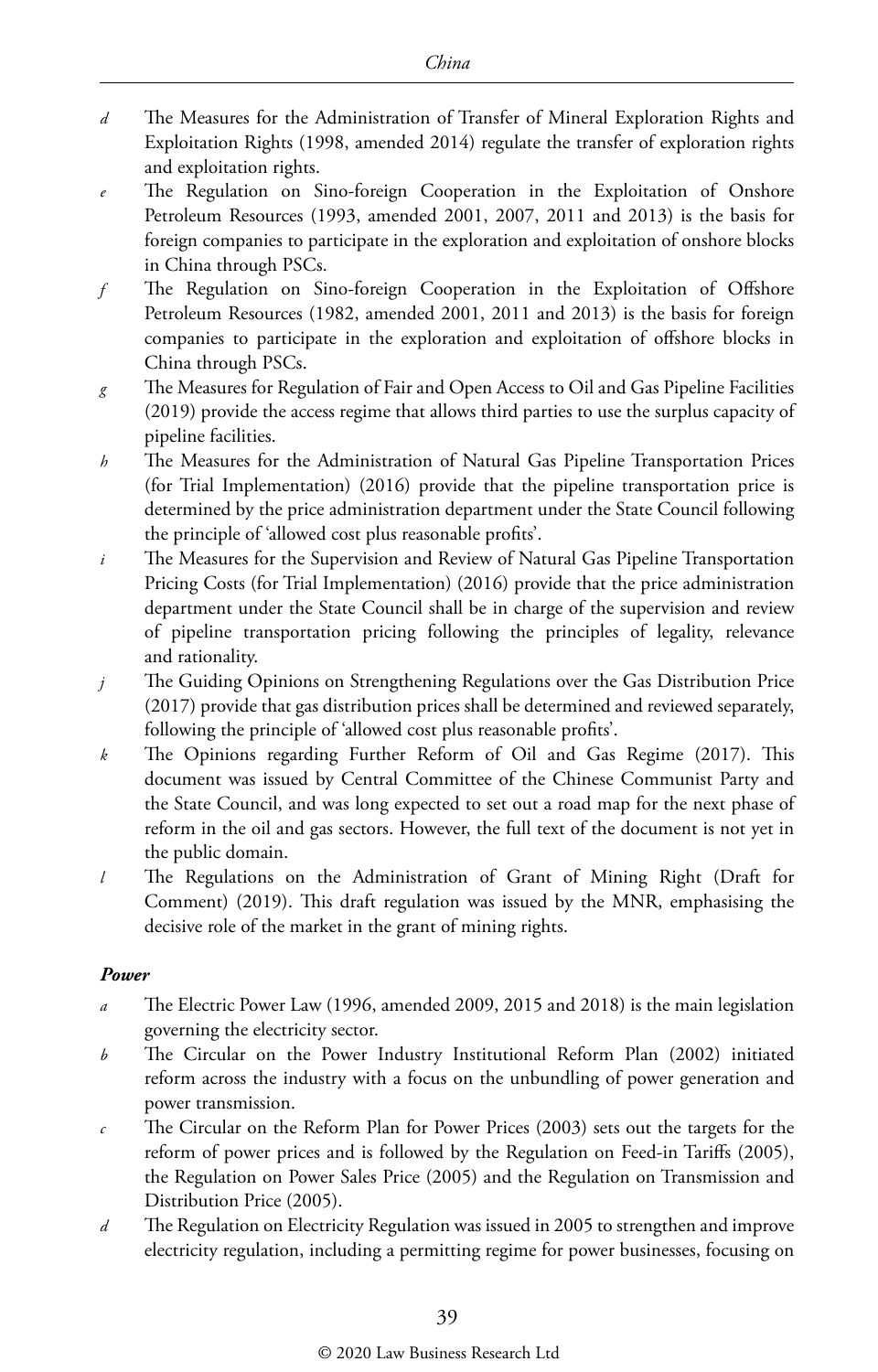maintaining the order of electricity markets and promoting the development of the electric power industry. The Measures on Electricity Market Regulation (2005) clarified the types of market players in the electricity sector, which include power generation, transmission and supply companies, electricity users and government authorities.

- *e* The Administrative Regulation on Power Industry Business Permits (2005) sets out the types of power generation, transmission and supply companies subject to a permitting regime and the conditions and procedures for acquiring those permits.
- *f* The Opinions regarding Further Reform of the Electric Power Regime (2015) set out the plan for further reform, which mainly aims to open up sales of electricity, develop the electricity market and establish market-oriented prices for electricity.
- *g* The Circular by the NDRC and NEA on Issuing Supporting Documents for Power Industry Institutional Reforms (2015) provides six implementation measures for the reform of the power regime, covering the areas of power distribution price, power market development, power trading centre, power planning, power sales reform and coal-fired captive power plant.
- *h* The Measures on the Supervision and Examination of the Cost of Power Transmission and Distribution (2015, amended in 2019) sets out rules for determining the costs of power transmission and distribution.
- *i* The Circular by the NDRC and NEA on Issuing Administrative Measures on Electricity Companies' Entrance and Exit and the Administrative Measures on Orderly Derestriction of the Electricity Distribution Network Business (2016) provide opportunities for social capital to enter into the electricity distribution industry.
- *j* The Circular by the NDRC and NEA on Orderly Derestriction of the Power Generation and Consumption Plans (2017) provides plans for promoting electricity traded through market-based transactions.
- *k* The Circular by the NDRC and NEA on Actively Promoting Market-oriented Power Transactions and Further Improving the Trading Mechanism (2018) sets out the road map to remove restrictions on market players in respect of their participation in seeking market-oriented power transactions.
- *l* The Circular by the NDRC on Fully Liberalising Power Generation and Consumption Plans for Commercial Power Users (2019) deregulates power generation and consumption plans for commercial users.
- *m* The Measures for Transmission and Distribution Prices for the Provincial Network (2020) and the Measures for Transmission and Distribution Prices for the Regional Network (2020) provide further detailed rules regarding the calculation of transmission prices.

#### *Renewables*

- *a* The Energy Conservation Law (1997, amended 2008, 2016 and 2018) aims to promote energy conservation.
- *b* The Renewable Energy Law (2005, amended 2010) sets outs general principles on renewable energy.
- *c* The Guiding Opinions on Facilitating the Development and Utilisation of Geothermal Power (2013) aims at promoting the development and utilisation of geothermal power.
- *d* The Administrative Regulation on Guaranteed Purchase of Renewable Energy-generated Power in Full Amount (2016) sets out detailed rules to guarantee the purchase of power generated by renewable energy.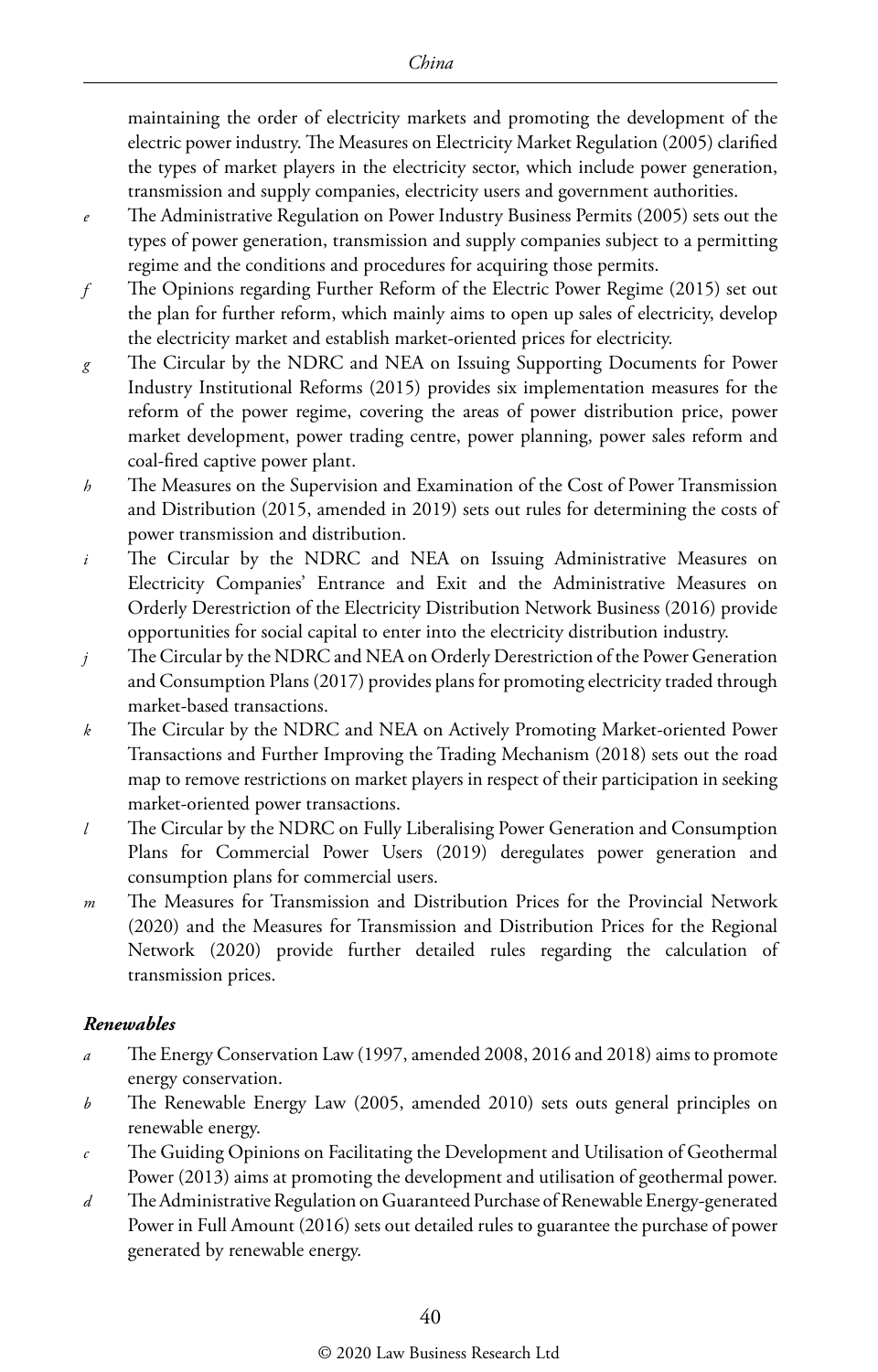- *e* The Rules for Issuance and Voluntary Subscription of Green Power Certificate (for Trial Implementation) (2017) provide for the regime of issuing and free trading of green power certificates.
- *f* The NDRC Notice on the Program for the Establishment of a National Carbon Emissions Trading Market (Power Generation Industry) (2017) sets out detailed plans for promoting the establishment of a national carbon emissions trading market based on the current regional carbon trading pilots regime.
- *g* The Circular by the NDRC and NEA on Positively Promoting the Work on Subsidy-free Grid Price Parity for Wind Power and Photovoltaic Power (2019) aims to implement a subsidy-free policy to reduce subsidies in the solar and wind sectors.
- *h* The Circular by the NDRC on Improving the Feed-in Tariff Mechanism for Photovoltaic Power Generation (2019) and the Circular by the NDRC on Improving the Feed-in Tariff Mechanism for Wind Power Generation (2019) set guidance prices for solar and wind power feed-in tariffs (FITs).
- *i* The Circular by the NDRC and NEA on Establishing and Improving the Mechanism to Guarantee the Consumption of Electricity from Renewable Energy Sources (2019).
- *j* The Opinions on Promoting the Healthy Development of Non-hydro Renewable Energies (2020) set out broad policy guidance, including to develop green power certificate trading under a quota regime, the objective to decrease FITs for renewable energy and the development of distributed photovoltaic solar power generation in residential areas.

In addition, there are numerous regulations and rules enacted by various administrative authorities to define specific procedures or particular issues with respect to the electricity sector under the framework of the principle law and regulations.

#### **iii Regulated activities**

#### *Oil and gas*

Upstream oil and gas exploration and production activities are subject to exploration and exploitation licences issued by the MNR.

In the upstream oil and gas sector, foreign companies typically partner with and enter into PSCs with legally designated national oil companies; however, China is pushing for deregulation in this regard (see also Section II.iv).

Pipeline design and construction activities are subject to government review based on criteria relating to safety, environmental protection, optimal land use and economic feasibility. The construction of oil and gas pipeline networks must be approved by the NDRC or its local branches. The qualifications of the enterprises and personnel engaged in the design, installation, use and inspection of pipelines must be accredited by the General Administration for Market Regulatory or its local branch, as the case may be.

A specific business permit is required for retail of refined oil products. The storage and domestic trading of crude oil and refined oil products were previously subject to similar specific business permits but have been gradually liberalised since 2019.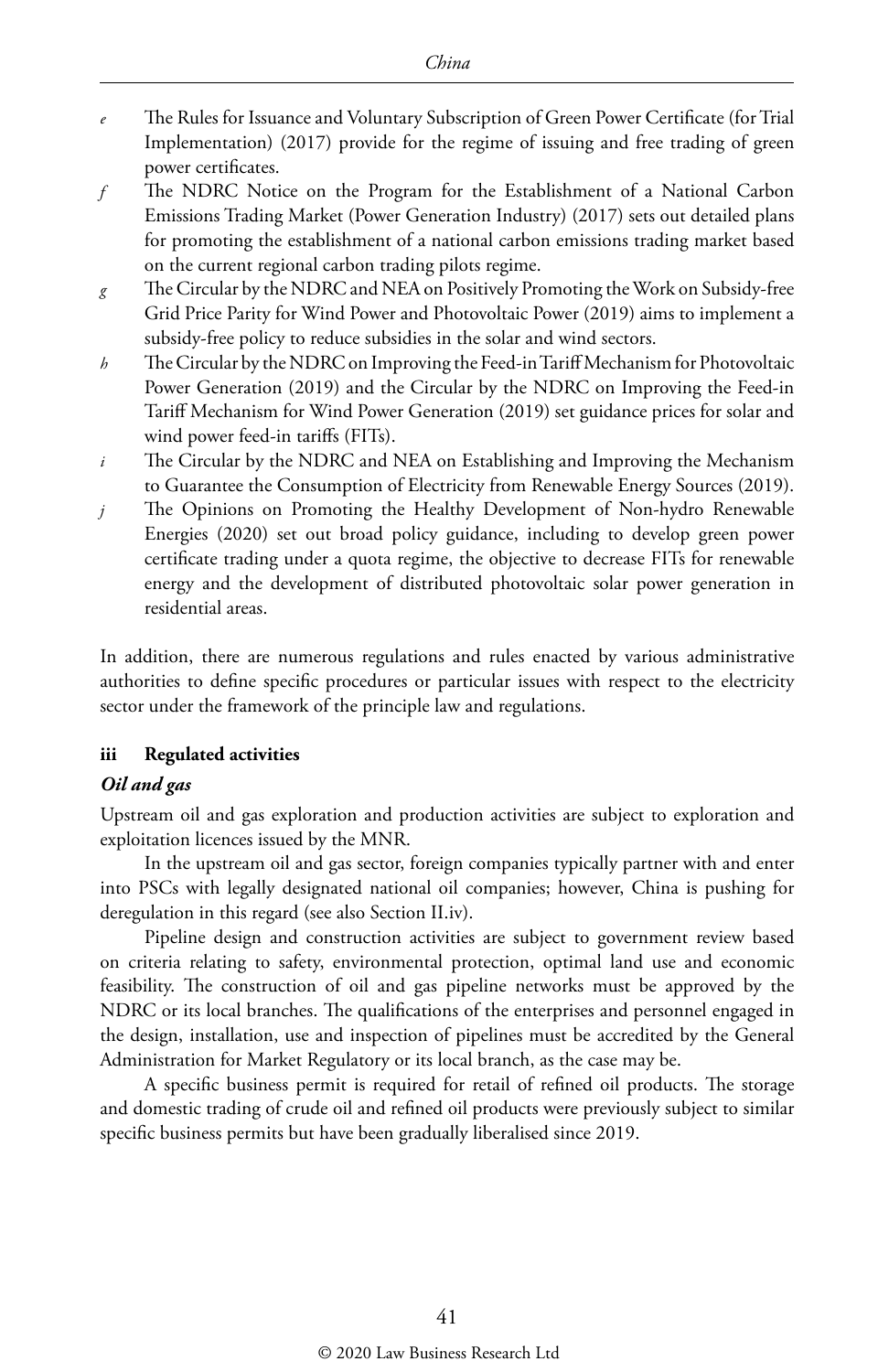#### *Power*

Power companies are required to obtain electric power business permits issued by the NEA. There are specific permits for different types of businesses: (1) a power generation permit for power generation companies; (2) a power transmission permit for power transmission companies; and (3) a power supply permit for power supply companies (power supply business is defined to cover both distribution and sale of power).

A company applying for an electric power business permit must demonstrate that it has the financial capability and personnel with the required experience. In addition, power companies must obtain approval for each specific power project from relevant authorities and comply with the environmental regulations issued with the electric power business licence.

Through an NEA notice issued in April 2014 and further amended in December 2016, the following types of generation projects enjoy a general exemption for a power generation licence:

- *a* distributed generation projects registered or approved by the NEA;
- *b* small hydropower stations with single-station generating capacity below 6MW;
- *c* new-energy generation projects (such as solar, wind, biomass, ocean power and geothermal power) with generating capacity below 6MW;
- *d* power projects with comprehensive use of heat and pressure by-products with generating capacity below 6MW; and
- *e* captive power plants without direct combustion of fossil fuel and that are dispatched by dispatching organisations at city level or below.

In addition, companies that undertake the installation, reparation or commissioning of electricity facilities shall obtain a permit for those businesses accordingly.

#### **iv Ownership and market access restrictions**

#### *General foreign investment regime*

China's foreign investment regime is undergoing significant changes introduced by the new Foreign Investment Law in 2019 (the FIL 2019), which entered into force on 1 January 2020 with the Implementing Regulation for Foreign Investment Law. The FIL 2019 formally adopts a 'pre-establishment national treatment and negative list' approach nationwide. Foreign investments are given same level of market entry as domestic investors, subject to specified exceptions in consolidated lists.

China periodically publishes Special Administrative Measures for Access of Foreign Investment (the Foreign Investment Negative List). These catalogues are typically the first regulatory guides to look at when making investments in China. The latest version of the Foreign Investment Negative List was jointly published by the NDRC and MOFCOM in 2019, and includes (1) Special Administrative Measures (Negative List) for Access of Foreign Investment (2019 Edition), which applies nationwide to all foreign investments (other than free trade zones) and (2) Special Administrative Measures (Negative List) for Access of Foreign Investment in Pilot Free Trade Zones (2019 Edition), which is less restrictive and applies to foreign investments in free trade zones only. Under the Foreign Investment Negative List, the prohibited items are entirely closed to foreign investment, while the restrictive items typically impose one or more restrictive measures on foreign investments, such as maximum limits for shareholding by foreign investors.

Certain sectors and businesses are specified as those in which foreign investment is encouraged, and additional incentives are provided. Similar to the negative lists, China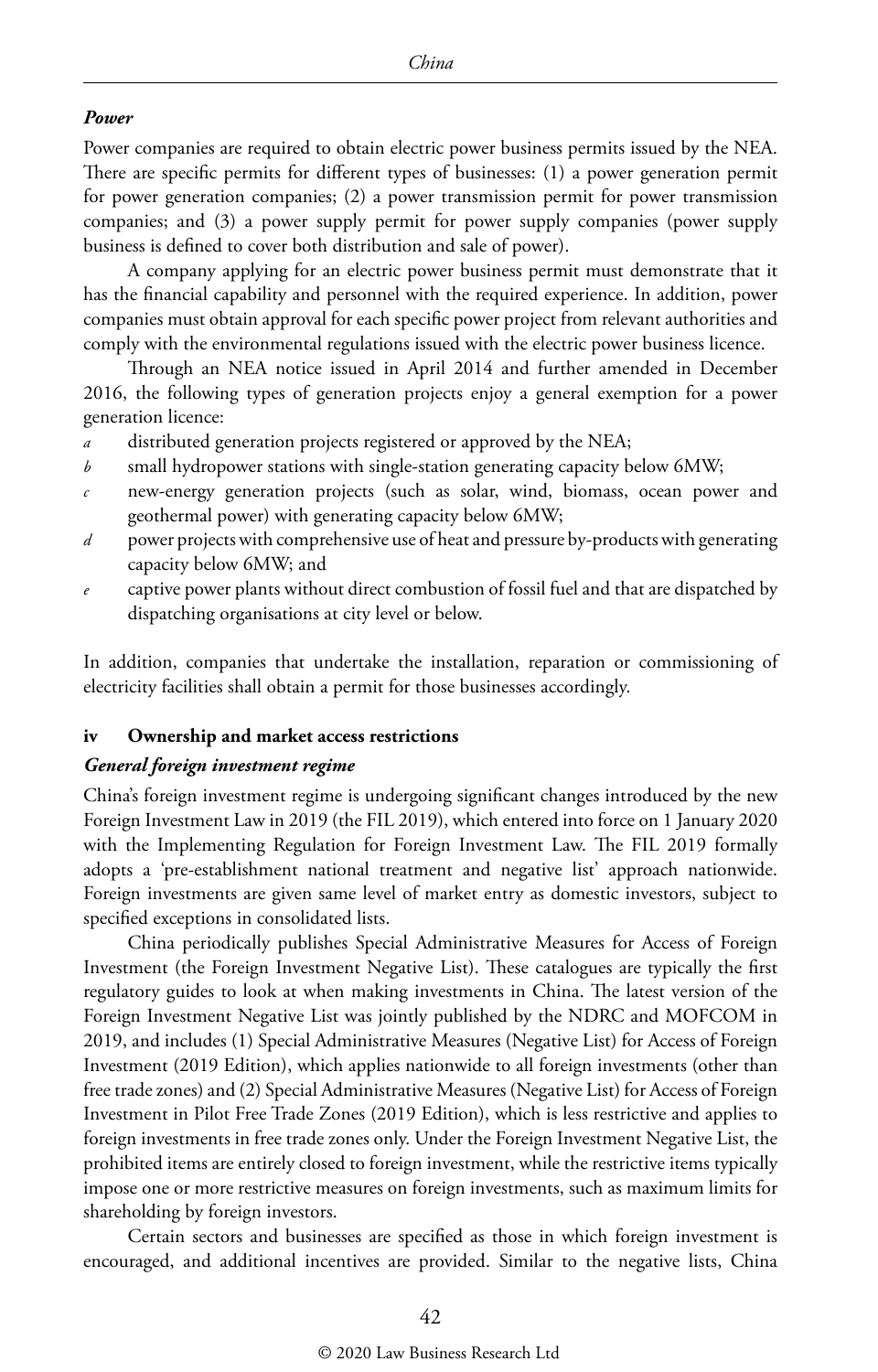periodically publishes catalogues of these 'encouraged' sectors, the latest version of which, published by the NDRC and MOFCOM in 2019, is the Catalogue of Industries for Encouraged Foreign Investment (2019 Edition) (the Foreign Investment Encouraged List).

#### *Oil and gas*

The state has ownership of all mineral resources within the territory of China. Pursuant to the Mineral Resources Law, a licensing regime has been adopted and the MNR has the authority to grant exploration licences and production licences.

For a long time, foreign investment in oil and gas exploration and production activities has been restricted to joint ventures or cooperation with Chinese companies. In practice, the national oil companies (NOCs) (i.e., China National Petroleum Corporation (CNPC), China Petrochemical Corporation (Sinopec) and China National Offshore Oil Corporation (CNOOC)) hold the licences, and foreign companies need to partner with an NOC through a PSC arrangement to invest in onshore and offshore exploration and production in China.

However, the door has gradually been opening wider. The first step was marked by shale gas being recognised as 'unconventional gas' in 2011, for which two rounds of exploration licence tenders were held. Private investors (domestic or foreign) were eligible to participate in the tender, however, foreign investors could only participate by incorporating a joint venture with majority interests controlled by Chinese investors. In 2017, the 'joint venture or cooperation' requirement was removed in respect of oil shale, oil sands and shale gas. In July 2019, the restriction was removed in respect of conventional oil and gas (including coal-bed gas). In December 2019, the MNR issued a new Opinion on Several Matters Concerning Promoting the Reform of Mineral Resources Administration (for Trial Implementation), which is effective from 1 May 2020. It is provided that all companies incorporated in mainland China (either domestic or foreign invested) with net assets of at least 300 million yuan shall be qualified to apply for oil and gas mining rights. Owing to the continuing efforts of deregulation, future opportunities are expected to be available for foreign investors in the upstream oil and gas sector.

The midstream oil and gas industry is dominated by the NOCs. The CNPC controls nearly all the long-distance pipeline networks in China, including the West-East Pipelines system. In addition, approximately 90 per cent of the liquefied natural gas (LNG) receiving capacity is now controlled by the NOCs. On 9 December 2019, a national oil and gas pipeline network company (PipeChina) was incorporated, after more than two years of preparation driven by the central government. It is planned that PipeChina will take over the midstream assets from the NOCs and operate the infrastructure assets as an independent business, which will open up the energy market, making access to the infrastructure available to more players. However, it remains unclear which assets will be injected into PipeChina, and at what pace. It is anticipated that the company will not be truly ready for operation until the end of a transition period of one to two years.

The downstream oil sector, including refineries, petrochemical production and gasoline retail businesses, is still dominated by the NOCs, although it is generally open to both private and foreign investment, subject to ordinary permitting procedures. The downstream gas sector (including distribution of gas utilities) is much more diversified. The provincial SOEs play an important part in the intra-province pipeline networks, especially in the coastal provinces such as Guangdong and Jiangsu. For city utility businesses, there are many private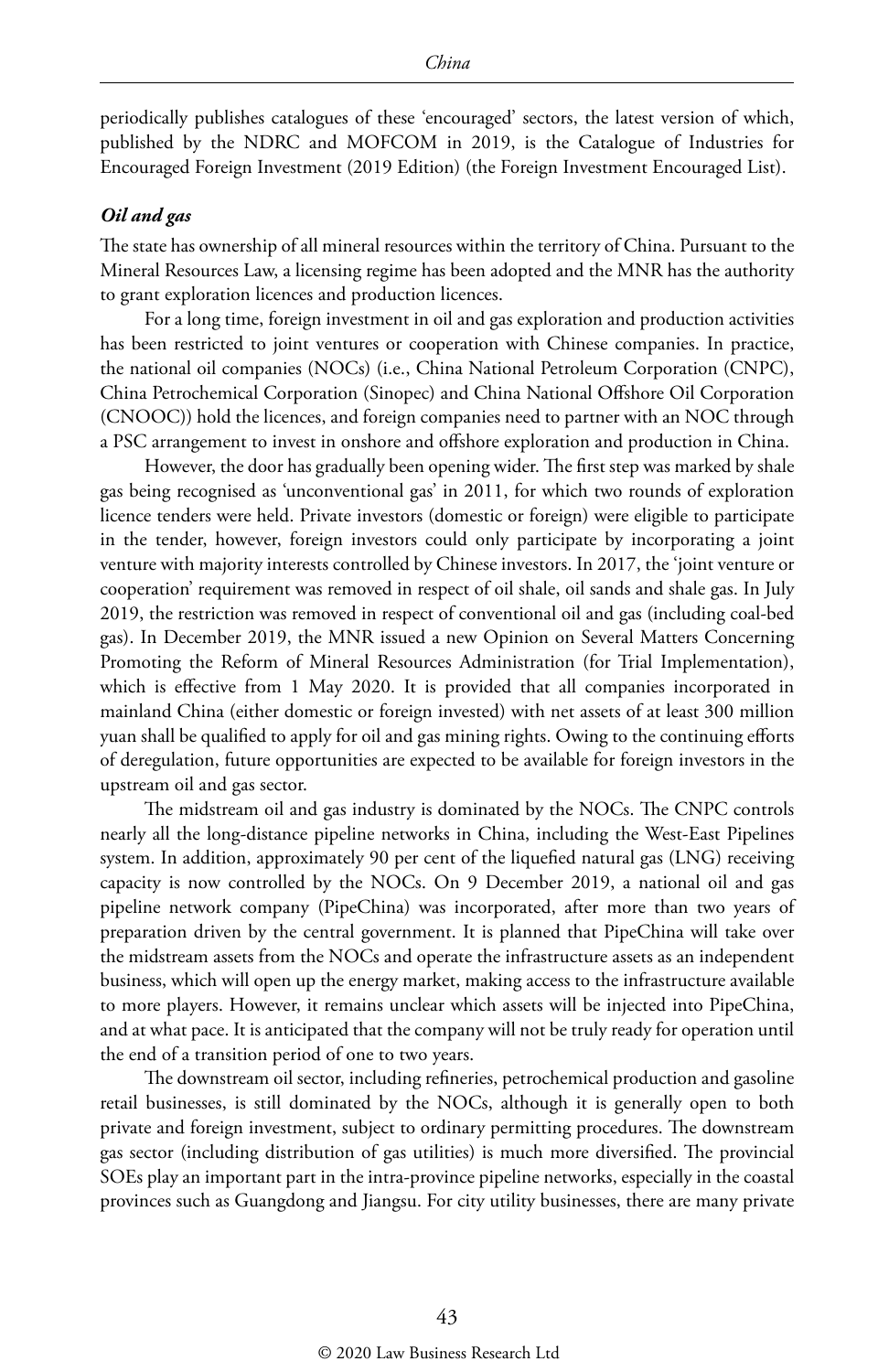investment players (such as ENN and Guanghui), and SOE conglomerates (such as China Resources). In practice, it is less common for foreign invested companies to participate in downstream oil and gas business.

#### *Power*

The main market players in the power industry include generation companies (among which the five large state-owned generators are China Huaneng Group, China Datang Corporation, China Huadian Corporation, State Energy Investment Corporation (through the recent merger of China Guodian Corporation and China Shenhua Group) and State Power Investment Corporation (through the recent merger of China Power Investment and State Nuclear Power Technology Corporation), two grid companies (namely, State Grid Corporation of China and China Southern Power Grid Co) and companies engaged in power engineering and construction business (such as China Energy Engineering Group Co and Power Construction Corporation of China).

With continuing reforms to open up the power sales businesses and to develop a competitive power market, more and more power sales companies have been registered at the power trading centres. In 2019, the NDRC announced that the control over power generation and consumption plans for commercial users would be lifted. Commercial users are encouraged to freely negotiate power purchase prices with power generation companies. It can be foreseen that this policy will further boost a dynamic power market and strengthen the role of power sales companies and direct purchase users as emerging market players.

It is apparent that there have been attempts by foreign investors to invest in power distribution networks, which is now generally open to private investment. However, the main opportunities for foreign investors in the power industry remain in the construction and operation of power stations with pioneering technologies and in the renewable energy sub-sector. Specifically, the following types of businesses in the power industry are included in the Foreign Investment Encouraged List:

- *a* construction and operation of ultra-supercritical power stations with single unit power of 600,000kW or more;
- *b* construction and operation of power stations for heat-power co-generation units of back-pressure (extraction-back) type, heat-power-cool multi-generation units, and heat-power co-generation units of 300,000kW or more;
- *c* construction and operation of power stations with large air-cooled generation units with single unit power of 600,000kW or more in regions suffering from water shortage;
- *d* construction and operation of projects of power generation via integrated gasification combined cycle and other clean coal power generation projects;
- *e* construction and operation of power generation projects with single unit power of 300,000kW or more that use fluidised bed boilers and coal gangue, middling and coal slurry;
- *f* construction and operation of hydropower stations for the primary purpose of power generation;
- *g* construction and operation of nuclear power stations (the Chinese party must hold a controlling interest);
- *h* construction and operation of new-energy power stations (including solar, wind, geothermal, tidal, wave and biomass);
- *i* construction and operation of natural gas peaking power stations and natural gas distributed energy stations in important load centres with secured gas supply;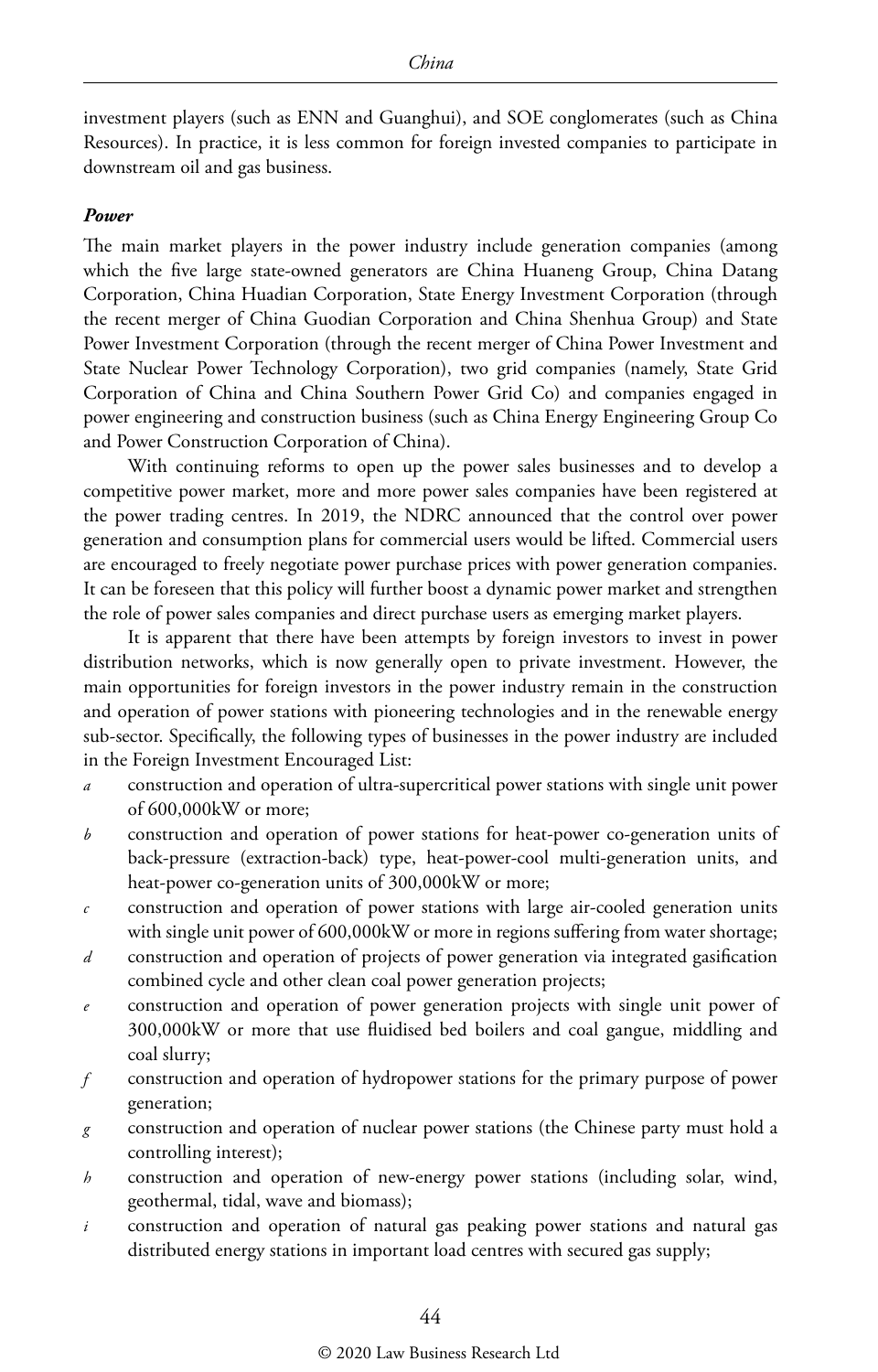- *j* development and application of hybrid systems of gas-fired power generation and renewable power generation; and
- *k* construction and operation of a power grid.

Although not specifically addressed in the Foreign Investment Negative List, some types of projects are typically restricted or prohibited for all (foreign or domestic) investors, pursuant to the Market Access Negative List (2019) issued by the NDRC and MOFCOM and the Guiding Catalogue for Industrial Structure Adjustments (2019) issued by the NDRC:

- within the coverage of the large power grid, wet-cooled power generator with coal consumption levels higher than 300g standard coal per kWh, and air-cooled power generator with coal consumption levels higher than 305g standard coal per kWh;
- *b* diversion-type hydroelectric power generation without draining ecological flow;
- *c* conventional coal-fired power plants whose single generator capacity is 300,000kW or less and is not compliant with standards, and oil-fired boilers and generating units mainly for power generation;
- *d* coal-fired generator, oil-fired generator or coal-fired thermal generator that is not compliant with national requirements; and
- *e* captive coal-fired power plant for new construction projects located in the Beijing-Tianjin-Hebei region, Yangtze River delta region and Pearl River delta region.

#### **v Transfers of control and assignments**

The transfer of exploration rights and exploitation rights for mineral resources (including oil and gas) is subject to the approval of the MNR, provided that the following conditions are satisfied:

- *a* two full years have passed since the issue of the exploration licence, or the discovery of the mineral resources available for further exploration or exploitation in the exploration zone, $\degree$  or one full year has passed since the exploitation enterprise began exploitation;
- *b* the specified minimum input for exploration has been fulfilled;
- *c* no disputes have arisen regarding the ownership of the exploration rights and exploitation rights;
- *d* the exploration right usage fees, exploitation fees or any price for the exploration and exploitation rights have been paid; and
- a transferee of mineral exploration rights or exploitation rights should meet the qualifications of a mineral exploration right applicant or exploitation right applicant prescribed in the Measures for Area Registration Administration of Mineral Resources Exploration and Survey or the Measures for the Registration Administration of Mineral Resources Exploitation.

<sup>2</sup> The MNR issued a notice in late 2017 that applies only to 'minerals other than oil and gas' (note that it is not clear whether oil sands or other types of unconventional oil and gas will fall into this category). For exploration rights acquired by ways of (1) prior application, (2) bidding, (3) auction, or (4) listing (i.e., other than by private agreement), the conditions for transfer of exploration right shall include that two years have passed since the issue of the exploration licence, or one year has passed if a geographical report has been filed for recordation after reserve assessment at or above the general survey level. If the exploration right was acquired by private agreement, then 10 years shall have passed, otherwise the requirements and procedures for a new private agreement shall apply to such transfers.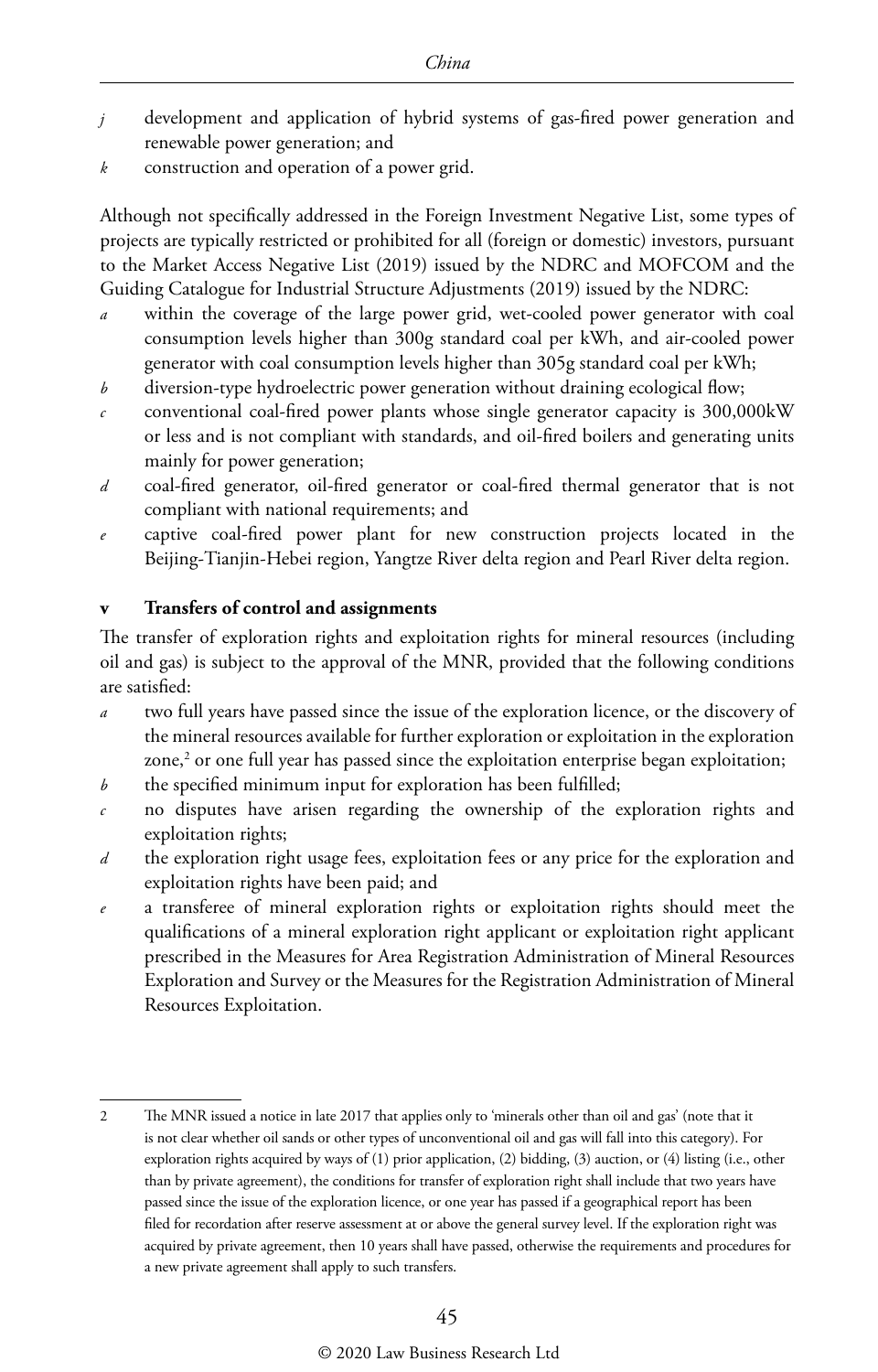The MNR will determine whether to approve the transfer within 40 days of receipt of the application. The transfer will take effect as of the day of approval.

As mentioned above, in most cases, the rights for exploration and exploitation of oil and gas are held by the three NOCs, with whom the foreign investors would enter into a PSC. There is no regulatory requirement for the transfer of a participating interest under a PSC. Previously, any amendments to a PSC were required to be approved by MOFCOM. This requirement was abolished in 2013 and now only record filing with MOFCOM is required. In terms of operatorship, Chinese PSCs often provide that the consent of a foreign investor is required if the NOCs propose to take over the production operations before the foreign contractor's full recovery of the development costs. After the full recovery of the development costs incurred in accordance with the overall development plan of any oil or gas field within the contract area, the NOCs may, at any time, have the right to take over the production operations by giving written notice to the foreign contractor.

The transfer of power generation units in operation requires a change to the power business permit, which needs to be approved by the NEA. The NEA will review whether the requirements for granting the relevant permits are still satisfied.

#### **III TRANSMISSION/TRANSPORTATION AND DISTRIBUTION SERVICES**

#### **i Vertical integration and unbundling**

The State Grid and China Southern Grid control the electricity transmission and distribution networks in China, and are used to monopolise the supply of electricity by purchasing power from power generators at regulated FITs and sell power at the regulated power sales prices.

The current power price reform, however, aims to separate the sale of power from grid companies. The Opinions regarding Further Reform of the Electric Power Regime (2015) and the Circular by the NDRC and NEA on Issuing Supporting Documents for Power Industry Institutional Reforms (2015) provide that power generators will enter into agreements directly with retailers or users with term contracts or spot trades, with the power price being freely negotiated between the parties. The transmission and distribution tariff will be regulated by the government on the basis of 'cost plus reasonable profits'.

Since 2009, the user-generator direct trading system has been trialled in more than 20 provinces. Companies with high electricity consumption (such as aluminium electrolysis and steel plants) can purchase electricity directly from generators. The price paid by these consumers is composed of the power purchase price negotiated between the generator and the consumer (under a power purchase contract), the transmission and distribution price paid to the grid company (under a service contract) and government surcharges. The Opinions regarding Further Reform of the Electric Power Regime (2015) also set out further goals for the development of this user–generator direct trading system.

#### **ii Transmission/transportation and distribution access**

#### *Oil and gas*

China's midstream oil and gas infrastructure ownership and operations have been dominated by SOEs, which has hindered market liberalisation of the petroleum and energy value chain.

In 2014, China started a five-year trial for a third-party access scheme to provide market participants (non-NOCs) with access to the midstream oil and gas infrastructure. Under this regime, pipeline and facility operators should grant third parties access to pipeline networks and associated facilities if operators have surplus capacity and, in the case of multiple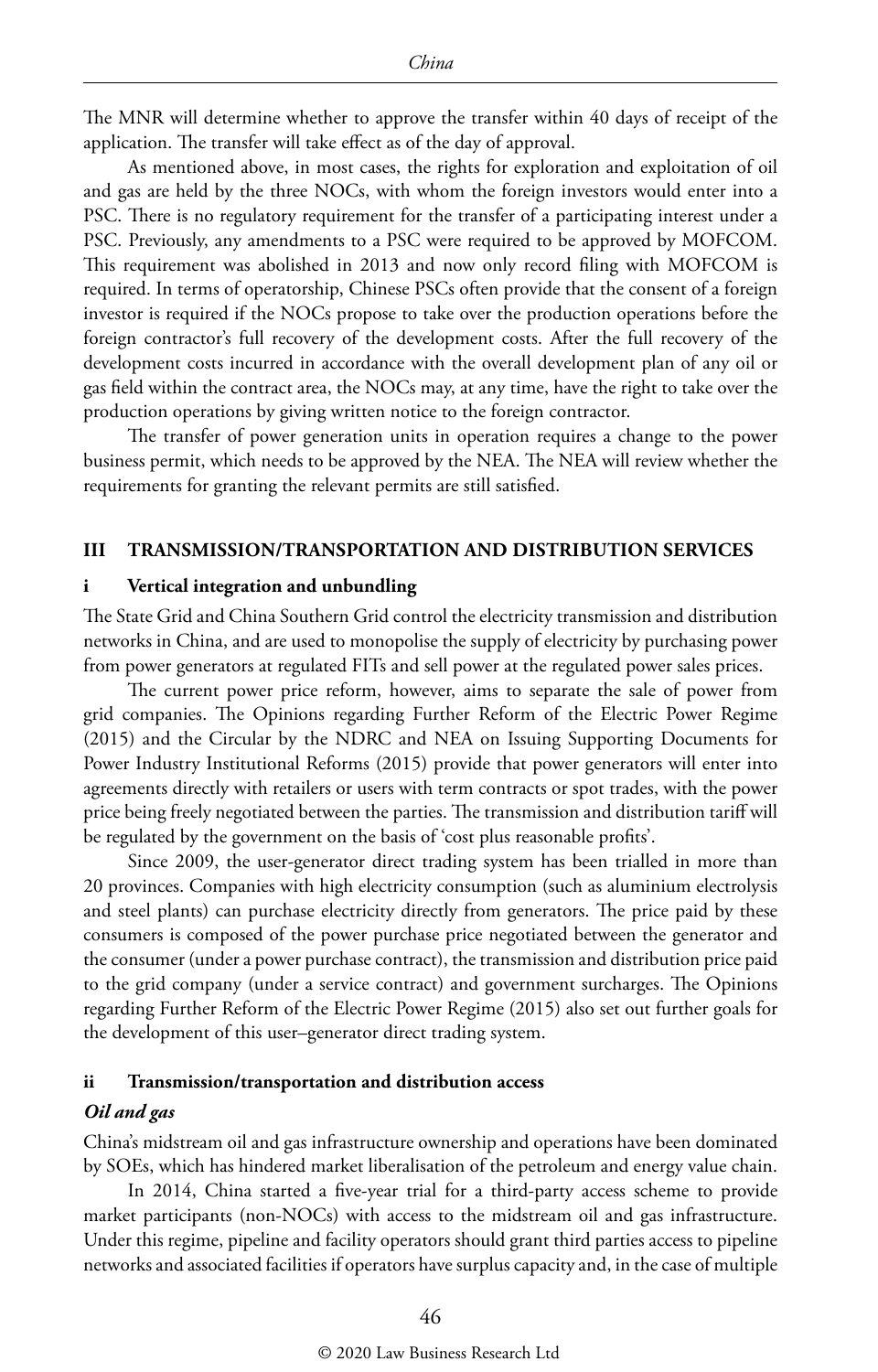third-party users, non-discrimination principles should apply, but priority should be given to contracts already in place. The facilities to be opened to third parties include not only trunk pipelines and branch pipelines for crude oil, refined oil and natural gas, but also the relevant associated facilities, including ports, receiving terminals, and liquefaction, compression and storage facilities. However, there are various issues jeopardising the implementation of the open-access scheme. One of these is the lack of a clear definition of 'surplus capacity', and there is no clear mechanism to determine it. As a result, the five-year trial period came to an end in February 2019, with a very limited number of facilities having been opened for third-party access.

On this basis, in May 2019, the new Measures for Regulation of Fair and Open Access to Oil and Gas Pipeline Facilities were published. This regulation emphasises that operators of oil and gas pipeline facilities within China are obliged to grant third-party users 'fair and open access' to their facilities, and provides for new principles and policies to support this access. Conditions and the process for access, metering, pricing related requirements are also provided in this new regulation. It is expected to provide a more integrated and detailed legal framework to support further development of a fair and open access regime in China in the next five years.

#### *Power*

A grid operator must ensure non-discriminatory and fair access of its grid to qualified power plants and disclose the following information to power plants within its network:

- *a* grid structure and line layouts;
- *b* amount and status of transformation facilities;
- *c* total installed capacity;
- *d* power supply and demand and transmission capacity of major lines and outgoing lines; and
- tariffs and prices for inter-provincial power transactions and direct trading.

An interconnection agreement will be entered into by the grid operator and the power generator, specifying terms and conditions, including capacity and FIT.

Grid companies must ensure non-discriminatory and fair access to their grid to qualified power plants. The NEA issued a draft Measures for Regulation of Fair Access to Power Grids for public comment in 2019, which provides a more detailed regime for securing non-discriminatory and fair access to power grid.

For renewable power generation (RPG) enterprises, the grid operators are required to:

- *a* build and manage the interconnection system for qualified RPG projects;
- *b* enter into grid connection agreements with qualified RPG enterprises; and
- *c* purchase all the on-grid power generated by RPG projects at a higher FIT.

#### **iii Rates**

#### *Oil and gas*

According to Measures for the Administration of Natural Gas Pipeline Transportation Prices (for Trial Implementation) (2016) and Measures for the Supervision and Review of Natural Gas Pipeline Transportation Pricing Costs (for Trial Implementation) (2016), inter-provincial pipeline transportation tariffs are regulated by the NDRC on the basis of 'allowed cost plus reasonable profits'. The NDRC completed the costs assessment of 13 interprovincial pipeline systems in August 2017 and published reduced tariffs effective from September 2017.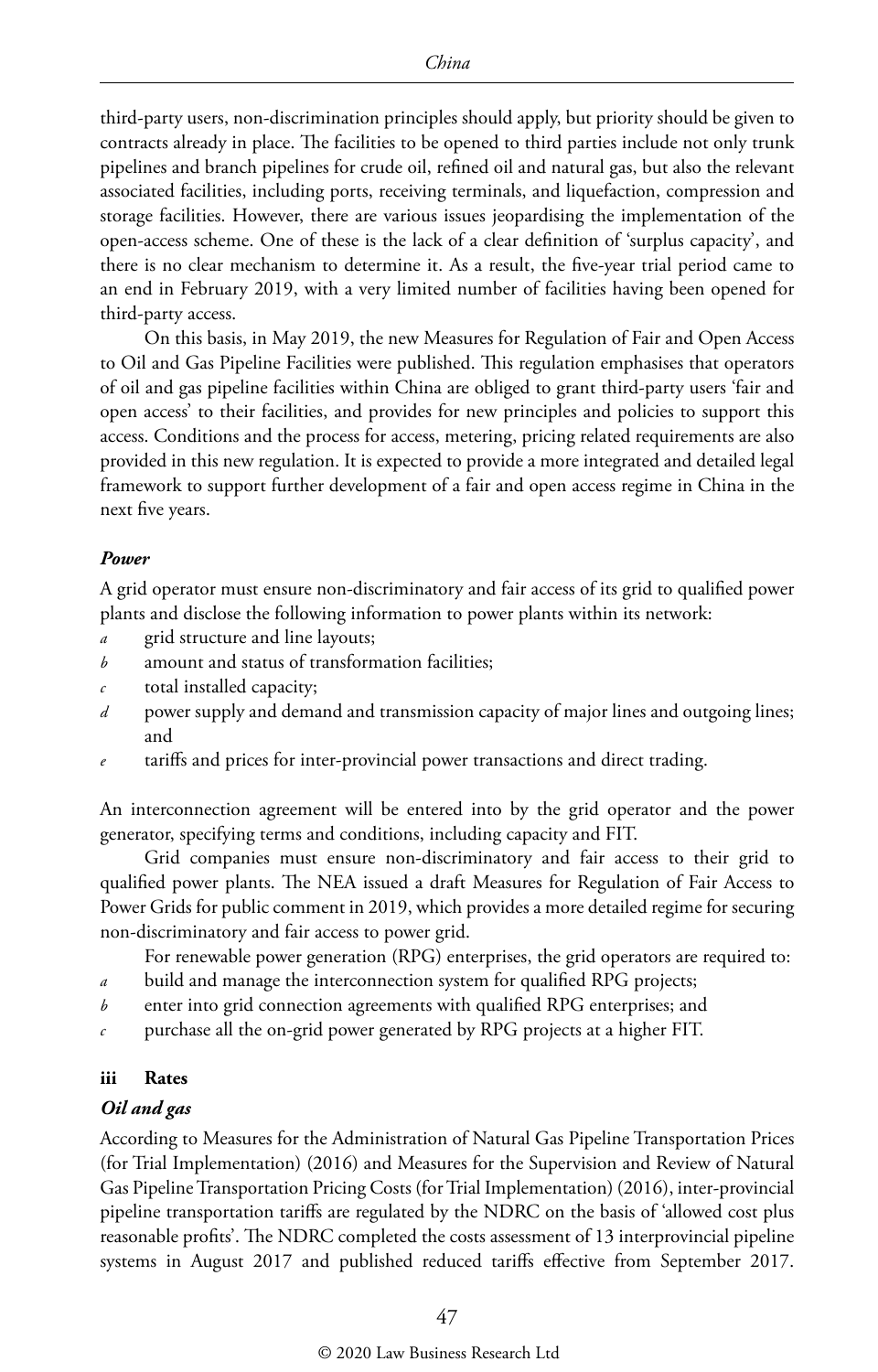These tariffs were adjusted in March 2019 to reflect the reduced rates of value added tax. Intra-province pipeline transportation tariffs are regulated by local development and reform commissions and are reported to the NDRC annually.

According to the Circular by the NDRC on Issuing the Guiding Opinions on Strengthening Regulations over the Gas Distribution Price (2017), gas distribution prices shall be determined and reviewed separately, following the principle of 'allowed cost plus reasonable profits'. This marks a further big step by the state to achieve the goal of 'regulating the middle while liberalising the front and end'.

#### *Power*

Power transmission prices are regulated by the government. The Measures for Transmission and Distribution Prices of the Provincial Network and the Measures for Transmission and Distribution Prices of the Regional Network issued in early 2020 improved and clarified pricing mechanisms in power transmission and distribution. Different tranches of transmission prices were established and approved for different types of users (including large industrial users, general industrial and commercial users, other users, residential users and agricultural users) and different voltage levels of power transmission.

#### **iv Security and technology restrictions**

Oil and gas pipeline owners and operators have obligations under the Oil and Natural Gas Pipeline Protection Law, including those to patrol, inspect and maintain the pipelines; to upgrade, transform or stop using those pipelines that do not satisfy the safe use requirements in a timely manner; to post, repair or change signs related to the pipeline; and to take effective safety protection measures for a pipeline not in operation.

As gas pipelines are considered to be 'specialised equipment' under the specialised equipment regulatory regime, a pipeline operator is required to hold a Specialised Equipment Registration Certificate. In addition, both natural gas and gas pipelines are considered to be 'hazardous material' under the hazardous material regulatory regime. The 'producer' of hazardous material is required to hold a Production Safety Permit and the 'trader' of hazardous material is required to hold a Hazardous Material Operation Permit. However, it is not clear whether the pipeline owner and operators will be considered producers or traders of hazardous material.

Power grid operators also have security obligations under the Electricity Law. The power grids shall be operated in accordance with the principles of safety, high quality and economy. Power grid operations must be maintained in an uninterrupted and steady way, with a stable supply of electricity guaranteed.

#### **IV ENERGY MARKETS**

#### **i Development of energy markets**

The price of refined oil products is regulated by the NDRC. Prices of gas (including LNG) used to be heavily regulated by the NDRC, but there has been a steady process of deregulation. According to an NDRC press release, as of October 2017, the price for 50 per cent of all gas consumption in China was completely deregulated, 30 per cent was regulated on a base-price basis, and the remaining 20 per cent was for residential use and the price was set by the government.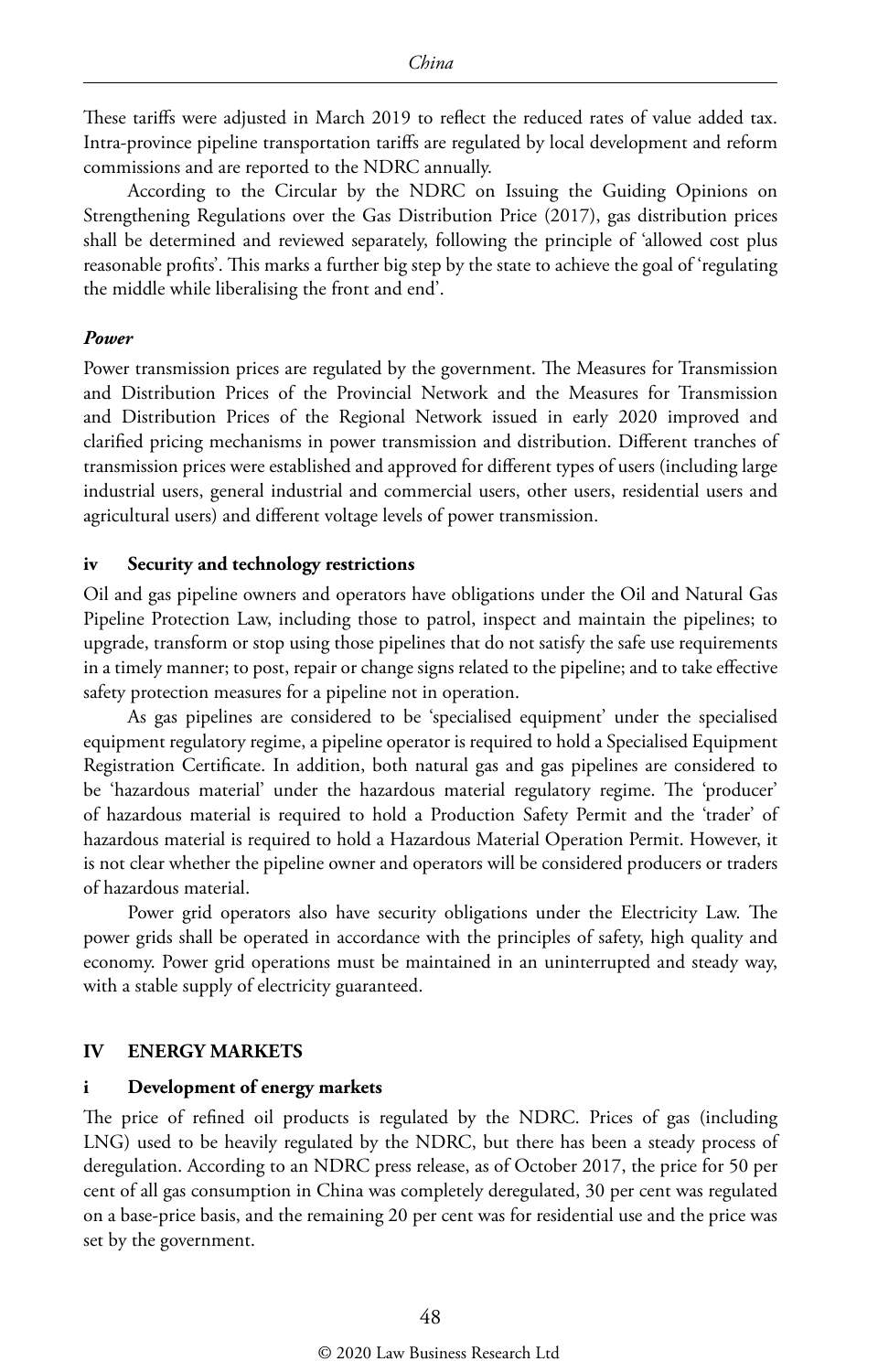In respect of electricity, under the current regime, grid companies purchase power from power-generation companies at regulated fixed prices and sell power to the customers at regulated fixed prices. Generation is dispatched on a fair and equal basis. Under the current power price reforms, the Chinese government is exploring the possibility of opening up electricity markets, including a plan to continue the deregulation of power generation and consumption. The aim at this stage is to establish a medium- to long-term market and a spot market.

#### **ii Energy market rules and regulation**

#### *Oil and gas*

To engage in refined oil retail, a specific business permit issued by MOFCOM is required. There are certain requirements for applicants to obtain a business permit, including a certain amount of registered capital, long-term supply agreements, and stable sales channels and facilities. Foreign-invested enterprises may also apply for permits.

State trading enterprises and non-state trading enterprises may engage in the importation of crude oil and refined oil. MOFCOM publishes a list of state trading enterprises, and companies not included on that list may become a non-state trading enterprise if they:

- *a* have a foreign trade business qualification;
- *b* satisfy the requirements published by MOFCOM; and
- *c* register with MOFCOM.

Both state trading enterprises and non-state trading enterprises must obtain an import licence issued by MOFCOM. However, non-state trading enterprises shall be subject to import quotas. This quota for the year 2020 is 202 million tonnes for crude oil. In 2015, MOFCOM issued a notice setting out the detailed requirements for refineries to import crude oil, including requirements regarding equipment, product quality, safety management and personnel. In 2018–2019, MOFCOM issued notices regarding the qualifications and process for companies registered in Zhejiang, Fujian and Shanghai free trade zones to import crude oil, which provide for fewer restrictions.

Use of imported crude oil was previously limited to the NOCs. In February 2015, the NDRC issued a notice breaking the monopoly. Local refineries can now apply to use imported crude oil if they meet certain requirements, including requirements regarding equipment, product quality and safety management. Forty refineries have obtained a permit from the NDRC to use imported crude oil as of November 2018.

There is no market entry restriction on the import or export of gas or LNG.

In addition, trading of oil and gas requires safety permits under, for example, the hazardous material regulatory regime.

#### *Power*

Sale of power to customers has been largely controlled by the State Grid and China Southern Grid through their subsidiaries. Under the power sector reform, however, more participants are expected to come on the market. Apart from the user–generator direct trading system, the Circular by the NDRC and NEA on Issuing Supporting Documents for Power Industry Institutional Reforms (2015) also allows independent power supply companies to participate in the market provided that certain conditions, including on total assets, equipment and expertise, and the electric power business licence issued by NEA, are met.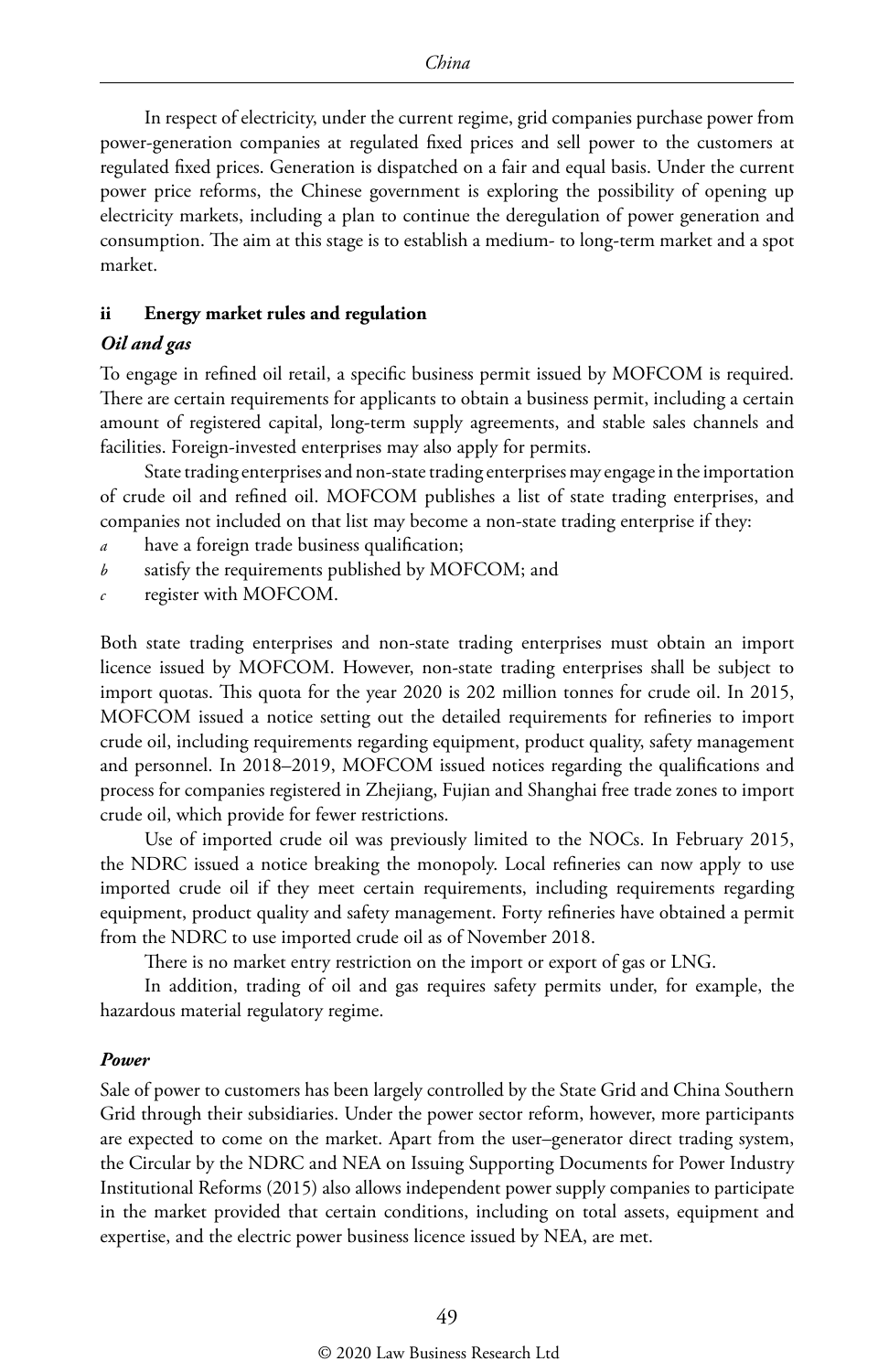#### **iii Contracts for sale of energy**

#### *Oil and gas*

There are two types of government regulated prices:

- *a* government fixed price; and
- *b* government guidance price.

The former is fixed and there is no flexibility, while the latter is more flexible. Government guidance price can be in the form of:

- *a* a benchmark price with a float range;
- *b* maximum price;
- *c* minimum price;
- *d* the rate of price difference; and
- the profit rate.

When a foreign company invests in upstream oil and gas through the PSC regime, parties would normally agree in the PSC that the NOC will sell the foreign investor's share of oil and gas on its behalf. Usually the price is determined by reference to the prevailing price in an arm's-length transaction for a long-term sales contract of similar quality of crude oil in the main world oil markets with adjustment to be made for quality, delivery, transportation, payment and other terms, and expressed as a 'free on board' price at the delivery point in China.

Upstream crude oil prices and gas prices are not regulated, while refined oil prices and natural gas city gate prices are subject to government regulation:

- *a* the retail and wholesale of gasoline and diesel, and the sale of gasoline and diesel to wholesale businesses, railway customers and transportation customers are subject to the government guidance prices; and
- *b* the supply of gasoline and diesel for state reserves or Xinjiang Production and Construction Corps, and the factory price of aviation gasoline, are subject to government (fixed) pricing.

The price of gasoline and diesel is adjusted every 10 business days based on the international crude oil price, processing cost, taxes, transmission fees and reasonable profits.

For natural gas, the government provides a base city gate price for natural gas, which means gas supplier and city gas utilities may negotiate the city gate price and that price shall not exceed 120 per cent of the base price. The prices of gas produced from unconventional gas (including shale gas, coal-bed gas and coal gas), domestic offshore production and imported LNG are deregulated and can be determined by parties. The prices for direct sale arrangements between upstream gas producers and industrial users under a direct supply arrangement and gas traded at the Shanghai and Chongqing exchanges are also deregulated.

In addition, in the latest Catalogue of Pricing Control by Central Government (2020) issued by the NDRC, the price of gas sold to gas utilities in provinces where a competitive market exists can also be negotiated by parties and is not subject to regulation, meaning that gas prices in those qualified provinces will be completely deregulated. In the earlier edition of the Catalogue, Fujian is the only named province that benefits from this deregulation as a pilot. The change of references in the 2020 Catalogue suggests that the deregulation will be extended to more provinces; the scope of this is not yet clear.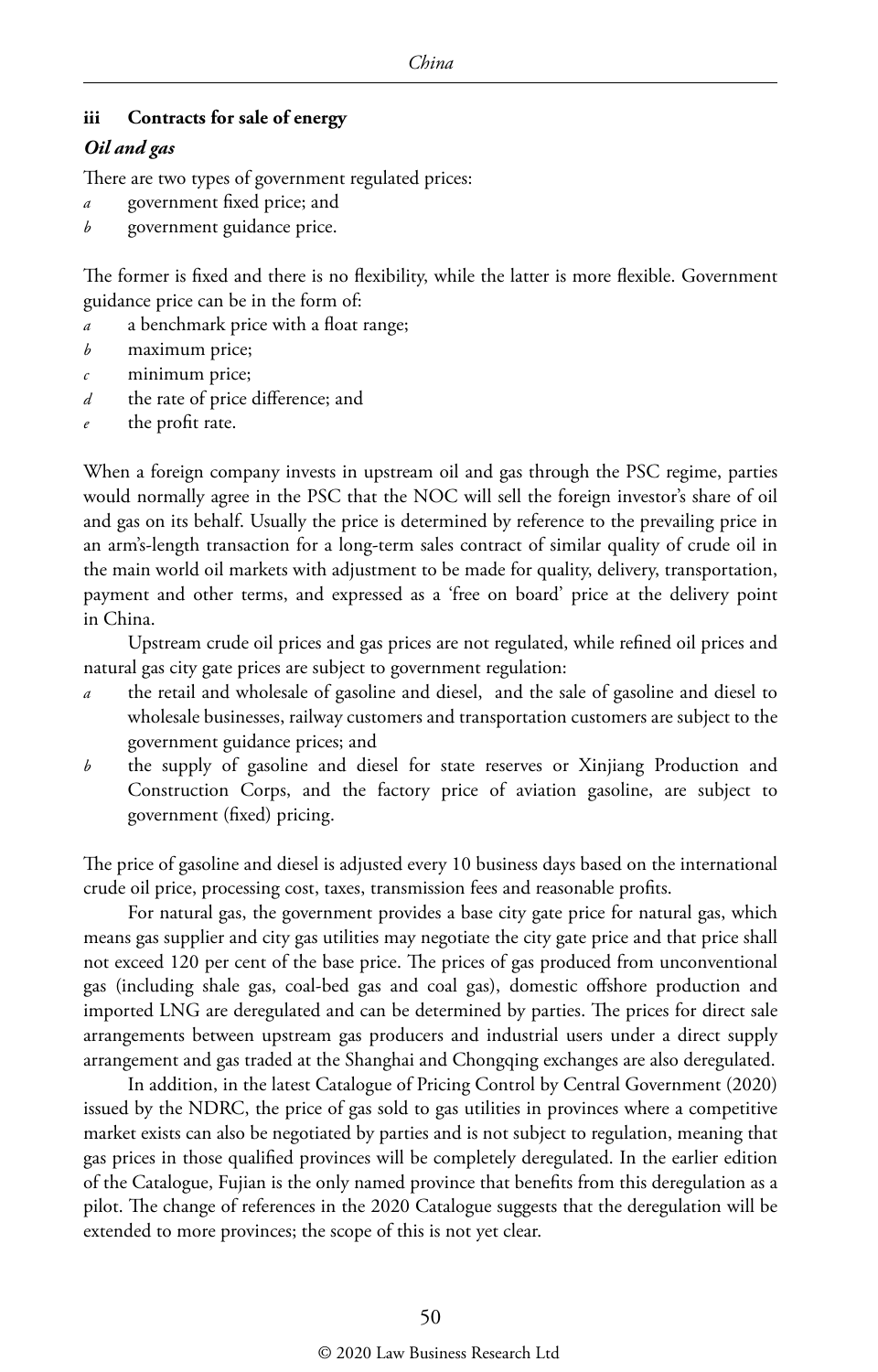#### *Power*

To a large extent, the power prices are set by the government, taking into account the power purchasing cost, the loss from power transmission and distribution, power transmission and distribution price and government funds. The prices vary depending on a number of factors, including season, peak hour, region and type of user (whether residential, agricultural or industrial and commercial).

Customers are allowed to participate in the power market if certain criteria are met, and may choose to enter into power purchase agreements with power supply companies or directly with power generators. The terms and conditions of these agreements can be freely negotiated between the two parties.

The Opinions regarding Further Reform of the Electric Power Regime (2015) and the Circular by the NDRC and NEA on Issuing Supporting Documents for Power Industry Institutional Reforms (2015) sets out future steps to further facilitate the reform, including determining qualified generators based on energy conservation and environmental protection requirements, expanding the direct trading to power supply companies and encouraging long-term agreements between generators and customers.

The NDRC and NEA issued the Circular on Actively Promoting the Market-oriented Power Transactions and Further Improving the Trading Mechanism in 2018, which stipulates a further increase in the scale of market-oriented power trading, the speed of development of power consumption plans, the scope of market entities, and the active promotion of the participation of various market entities in power market transactions.

#### **V RENEWABLE ENERGY AND CONSERVATION**

As part of government policies in response to climate change and in line with China's commitments to the international community, the State Council set an objective to control energy consumption to 5 billion tonnes of standard coal within the term of the 13th Five-Year Plan (2016 to 2020). The NDRC also set medium to long-term for renewable energy development: 10 per cent of total energy consumption should be sourced from renewable sources by 2010 and 15 per cent by 2020. The mid-term target (10 per cent by 2010) was achieved. In July 2017, the NEA issued Guidelines for the National Energy Administration on the Implementation of the 13th Five-Year Development Plan for Renewable Energy, listing the overall development plan for wind power, biomass and solar plants (2017 to 2020).

For about a decade, China's renewable energy projects benefited from higher FITs to encourage power generation from renewable energy. The difference between renewable energy FITs and the benchmark FITs for desulfurised coal-fired power is paid from the Renewable Energy Development Fund. With developments in technologies and the decline of manufacturing costs during the past few years, the renewable energy FITs set by the government has been in continual decline and the renewables sector is expected to compete with coal-fired utilities on a subsidy-free basis.

The tables below set out the current policy on FITs for wind, biomass and solar power, effective from 1 July 2019.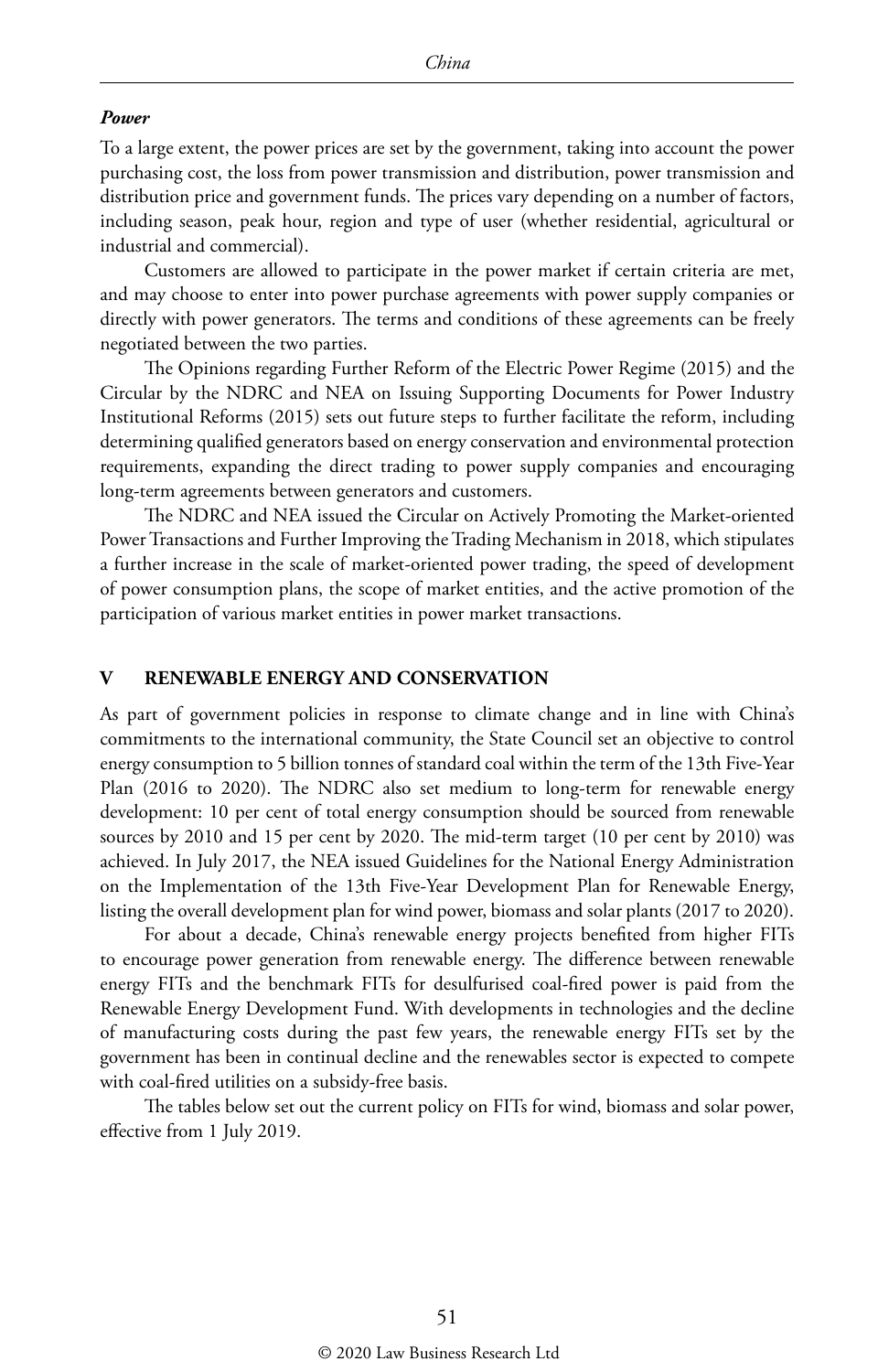#### *Wind and biomass*

| <b>Electricity source</b> | <b>FITs</b>                                                                                                                                                                                                                                                                                                                                                                                                                                                  |
|---------------------------|--------------------------------------------------------------------------------------------------------------------------------------------------------------------------------------------------------------------------------------------------------------------------------------------------------------------------------------------------------------------------------------------------------------------------------------------------------------|
| Wind                      | Onshore projects: guidance prices are set in four tiers ranging from 0.34 yuan/kWh to 0.52 yuan/kWh<br>(for projects approved in 2019) and from 0.29 yuan/kWh to 0.47 yuan/kWh (for new projects approved<br>in 2020), depending on project locations. If, at any location, the guidance prices are lower than the<br>benchmark FITs for coal-fired power plants, then the benchmark FITs for coal-fired power plants shall<br>apply as the guidance prices. |
|                           | Offshore projects: guidance prices are set at 0.8 yuan/kWh (for projects approved in 2019) and<br>0.75 yuan/kWh (for projects approved in 2020).                                                                                                                                                                                                                                                                                                             |
|                           | Newly approved centralised onshore wind power projects and offshore wind power projects: feed-in tariffs<br>shall be determined through competition and not be higher than guidance prices introduced above.                                                                                                                                                                                                                                                 |
| <b>Biomass</b>            | 0.75 yuan/kWh                                                                                                                                                                                                                                                                                                                                                                                                                                                |

#### *Solar*

|                   | Centralised photovoltaic:<br>feed-in tariff |                              | Distributed photovoltaic:<br>subsidy payments |                        |                                 |
|-------------------|---------------------------------------------|------------------------------|-----------------------------------------------|------------------------|---------------------------------|
| Resource area     | General<br>(guidance price)                 | Poverty alleviation projects | Industrial and<br>commercial use              | <b>Residential use</b> | Poverty alleviation<br>projects |
| Class I regions   | 0.4 yuan/kWh                                | $0.65$ yuan/kWh              |                                               |                        | In line with local<br>policies  |
| Class II regions  | 0.45 yuan/kWh                               | 0.75 yuan/kWh                | $0.1$ yuan/kWh                                | 0.18 yuan/kWh          |                                 |
| Class III regions | 0.55 yuan/kWh                               | $0.85$ yuan/kWh              |                                               |                        |                                 |
| <b>Notes</b>      |                                             |                              |                                               |                        |                                 |

Notes

1. The photovoltaic power plant feed-in tariff in Tibet is 1.05 yuan/kWh.

2. The FIT and subsidies for photovoltaic projects are decreasing over the years, and the rates above are applicable to new projects connected to grid since 1 July 2019.

3. A new policy was released in early 2020 to update the guidance prices regarding solar power in 2020 but do not enter into force until 1 June 2020.

#### Other incentives include:

- *a* surcharges collected from all electricity end users are used to subsidise the difference between FITs and the benchmark price for desulfurised coal generators, operations and maintenance for independent public power systems, and costs for connecting renewable energy generators to power grids;
- *b* favourable loans with financial discounts for renewable energy projects listed in the guidance catalogue for renewable energy industry development;
- *c* subsidies for renewable energy development in areas such as new-energy vehicles, building-integrated solar photovoltaic systems, wind turbines and biomass power generation; and
- *d* tax incentives and land supply priority.

However, the Action Plan (2014–2020) for Energy Development Strategy marks a concerted shift to a more market-driven approach to future build-out in China. To implement this plan, the Circular on Photovoltaic Power Generation (2018) and the Circular on Positively Promoting the Work on Subsidy-free Grid Price Parity for Wind Power and Photovoltaic Power (2019) were issued to gradually reduce subsidies in the solar and wind sectors.

After the Fukushima Daiichi nuclear accident in 2011, the NDRC approved a nuclear project in March 2015 marking the official relaunch of nuclear projects in China. The Mid-to-Long Development Plan of Nuclear Power by the State Council sets the target for nuclear power at installed capacity of 58 million kW and 30 million kW under construction by 2020, which represents a shortfall of 39 million kW. The industry was expecting a large wave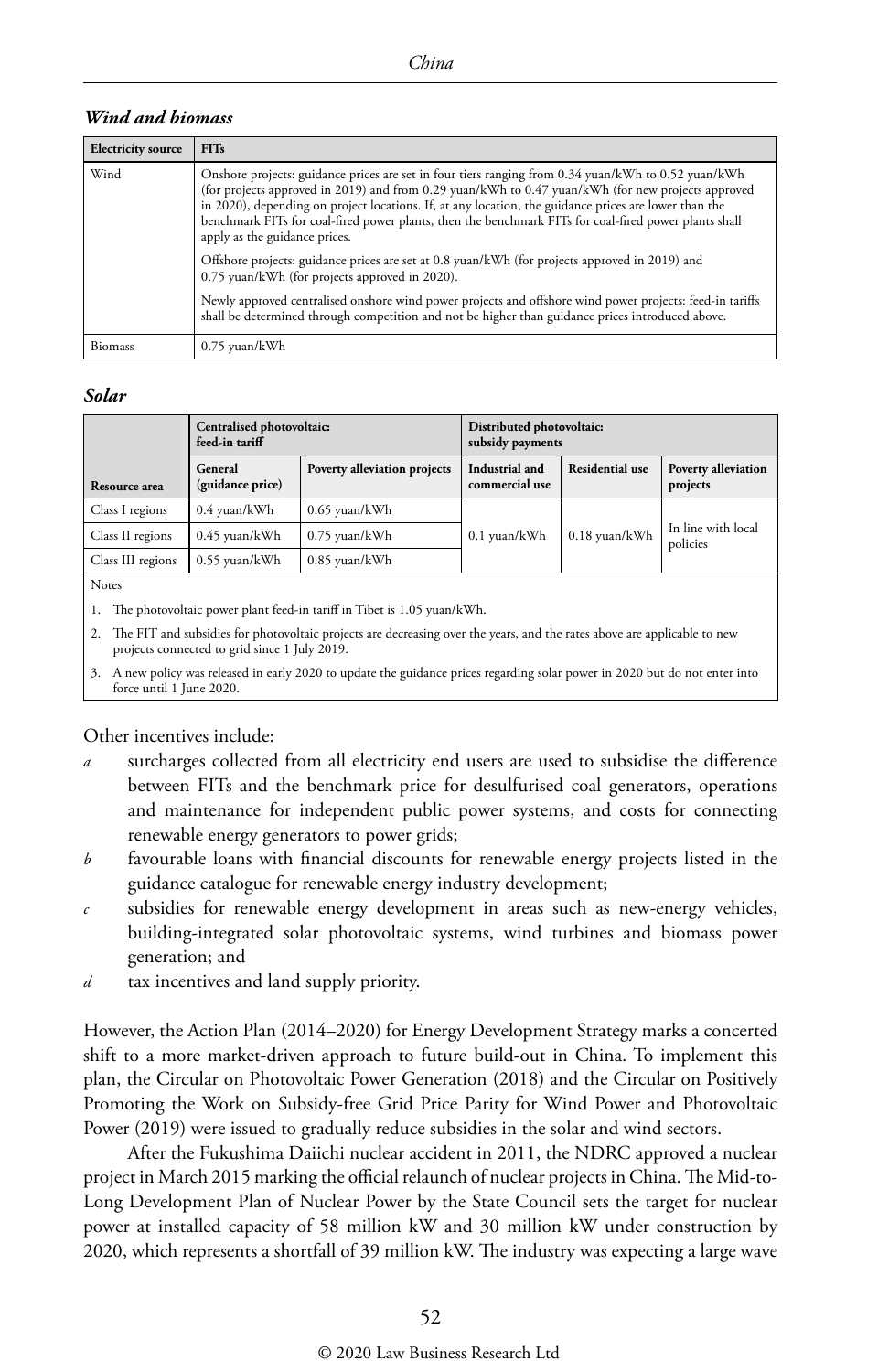of investment in nuclear power in the near future. In January 2019, two units of Zhangzhou Nuclear Project Phase I (a joint investment by China National Nuclear Corporation and China Guodian Corporation) and two units of Huizhou Taipingling Nuclear Project Phase I (investment by China General Nuclear Power Corporation) were finally approved by the State Council, which marked the end of a three-year period during which no new nuclear projects were approved. In early April 2019, the NDRC issued a new circular providing that the first batch of third-generation nuclear power projects shall apply FITs case by case.

To help reduce government subsidies to the renewables sector, the NDRC, with the Ministry of Finance and the NEA, issued a Circular on the Trial Implementation of the Renewable Energy Green Power Certificate Issuance and Voluntary Subscription Transaction System in January 2017. According to this Circular, solar and wind power producers would apply for and be issued tradeable certificates for the renewable electricity they generate. End users are encouraged to buy these certificates at an agreed price through negotiation or a bidding process. Solar and wind power producers will not receive a direct subsidy (higher FITs) for the electricity corresponding to the certificates sold. In July 2017, an official website for trading of the Green Power Certificate was launched. As of March 2020, while more than 27 million certificates have been issued, only around 37,000 certificates have been traded.

Also aiming to promote clean energy, a carbon emissions trading system has been operated on a pilot basis in parallel. In December 2017, the NDRC announced that it would be rolled out nationally. The interaction and reconciliation between the green certificate regime and the carbon emissions trading system are to be further observed in the future.

#### **VI THE YEAR IN REVIEW**

In February 2017, the State Council released the 13th Five-Year Plan for Energy Development (2016 to 2020), listing future energy strategies for an efficient, clean and safe energy system. According to the Plan, the annual primary energy consumption will be capped at an amount equivalent to 5 billion tonnes of standard coal by the end of 2020. The Plan sets goals on future energy structure, with at least 15 per cent of energy supplied from non-fossil fuels, 20 per cent supplied from natural gas and no more than 58 per cent from coal by the end of 2020.

China continues towards achieving the marketisation of its energy supply from upstream to downstream. Removal of investment restrictions opens up upstream oil and gas industry further to attract more investors, both foreign and domestic. The establishment of PipeChina and publication of new rules on a fair and open-access regime for oil and gas pipeline networks marks one step towards breaking up the monopoly and denomination of the midstream oil and gas sector by the NOCs. In the downstream sector, gas price deregulation also continues.

During 2019, there was further development in electricity industrial reform. Power generation and utilisation plans have been liberalised for commercial users. China has also set up a market-orient pricing regime for coal-fired power plants. Further regulation of transmission and distribution tariffs requires that these tariffs shall be calculated based on 'permitted costs plus reasonable profits'. In the renewables sector, China continues to reduce the subsidies for the fast-growing wind and solar industry and promote a more competitive energy supply market.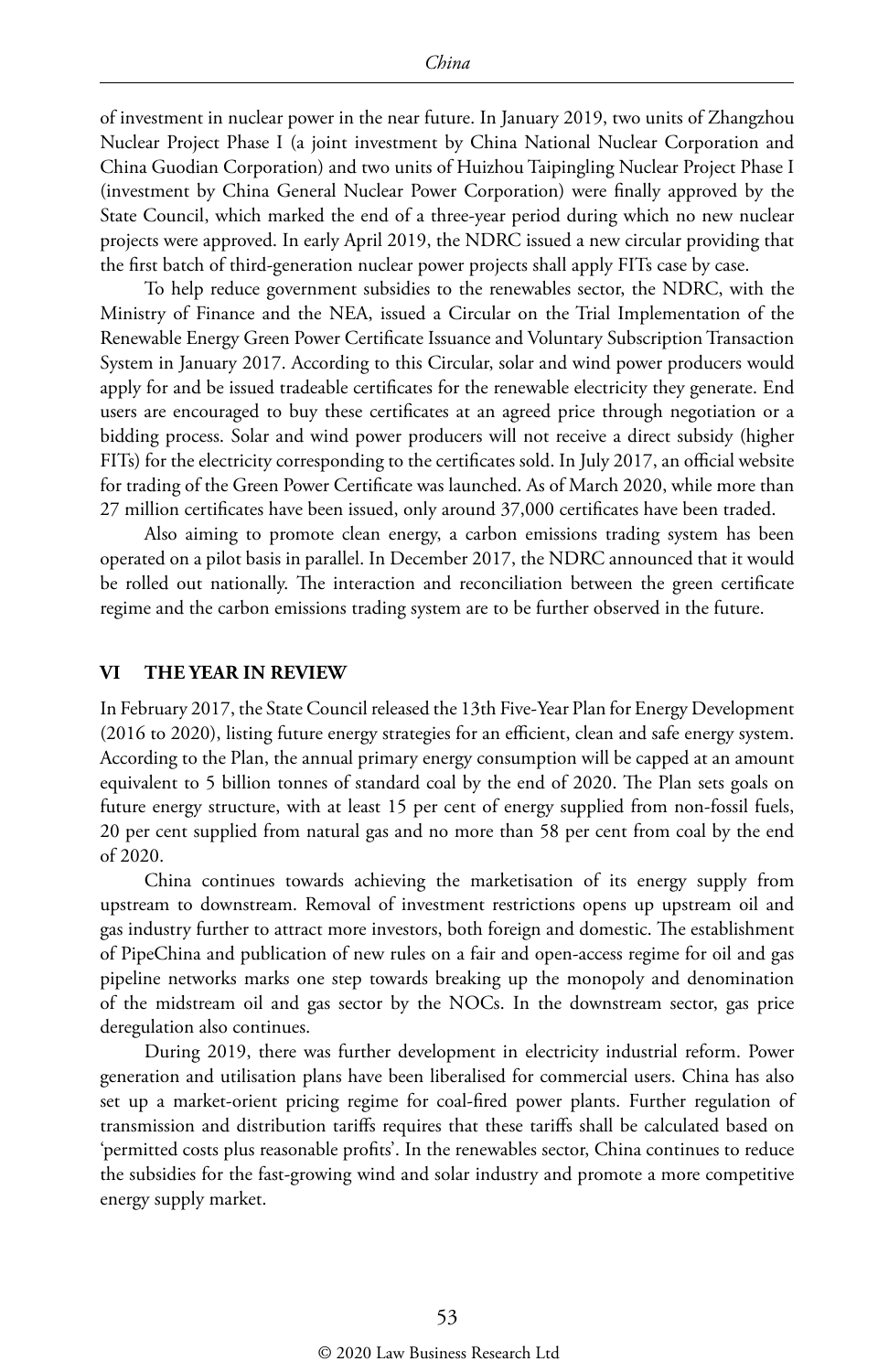However, it is also acknowledged that there is a long way to go before China has a completely competitive energy market. A draft Energy Law was published by the NEA in early April 2020 for public comments. This new law aims to work as a comprehensive and overall legal regime for the energy sector.

The novel coronavirus pandemic hit China towards the end of 2019 and has caused significant disruption to the economy in the first quarter of 2020. China is facing unique challenges and it is expected the energy demand and consumption in 2020 will be widely affected, which may have a consequential effect on the current reforms.

#### **VII CONCLUSIONS AND OUTLOOK**

The regulatory environment is changing quickly in China, and the energy sector is no exception. Both the economic restructuring plan and the development of green energy technology have had a profound influence on the energy industry. Various stakeholders and their demands contribute to innovation in the industry, while also adding complexity to the reform process. With reforms taking place in the regulatory regime and the restructuring of the market continuing, it is vital to keep a close eye on energy regulations in China.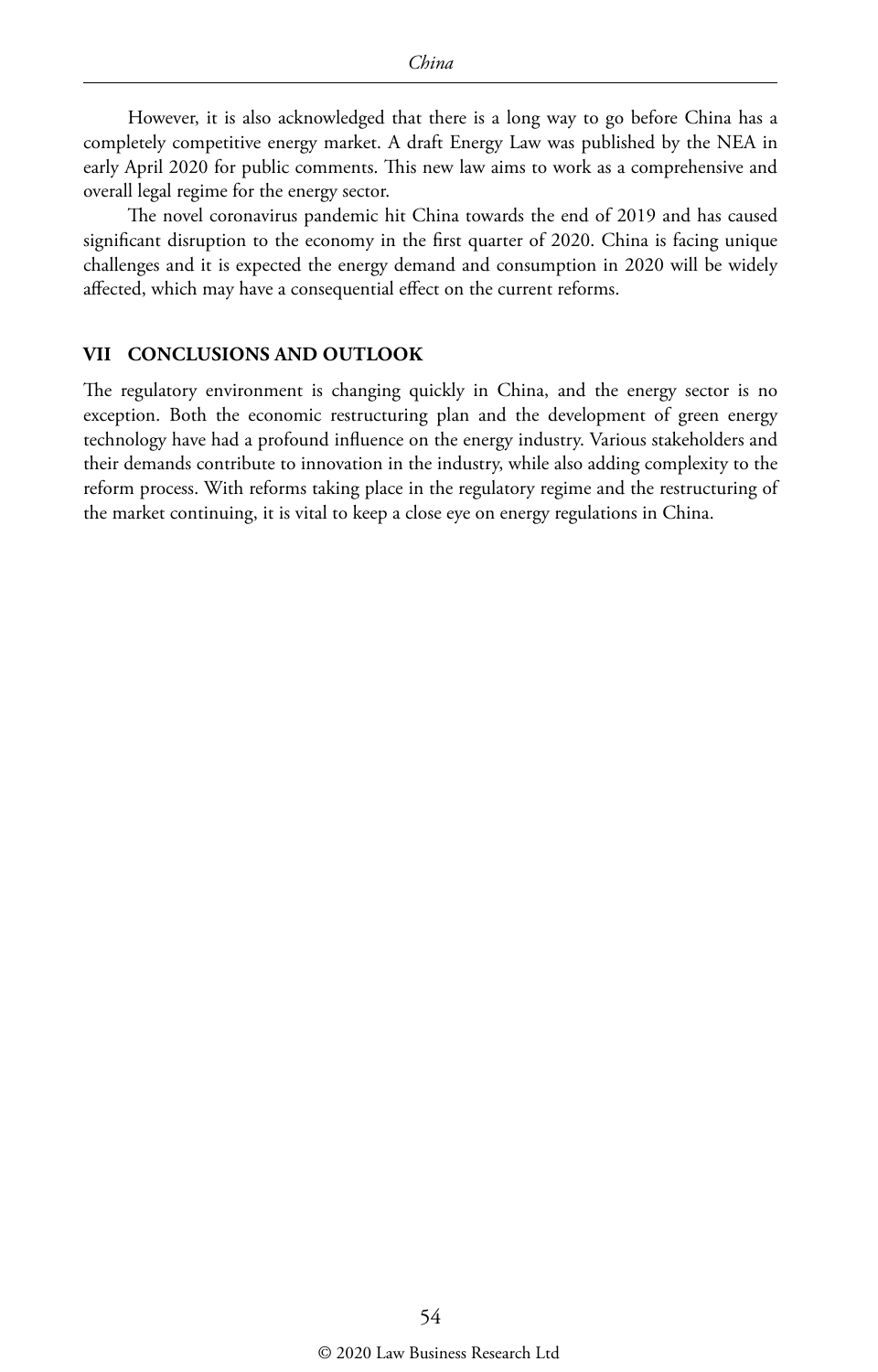# ABOUT THE AUTHORS

#### **MONICA SUN**

#### *Herbert Smith Freehills LLP*

Monica Sun, a partner at Herbert Smith Freehills in the global energy practice in Beijing, has experience of advising on oil and gas (including LNG), power, renewables, mining, infrastructure projects and transactions around the world, in particular advising major Chinese companies on their outbound investment. Her clients include major Chinese state-owned enterprises such as Sinopec, CNOOC, CNPC, State Grid, Huaneng, Huadian, Shenhua, Minmetals, SRF, Power China, CMC and CMEC. Her practice covers mergers and acquisitions, joint ventures, project development and project finance, private equity investment, corporate law and corporate finance. She also has considerable experience in advising foreign clients on doing business in China. Monica has advised on acquisitions and projects in regions including China, Australia, Indonesia, Africa, the former Soviet Union, South America, the United Kingdom and other key markets along the routes of the Belt and Road Initiative.

#### **JAMES ZHANG**

#### *Herbert Smith Freehills LLP*

James Zhang is a member of Herbert Smith Freehills' global energy practice in Beijing. He has worked in the firm's offices in London, Hong Kong and Beijing and is admitted as a solicitor in England and Wales. James has advised clients on upstream oil and gas (including LNG) projects in Africa, the United Kingdom, North and South America, South-East Asia, the Middle East, Australia and China, in respect of equity M&A, project development, project operation, tie-in facilities and joint venture arrangements. James also has extensive experience in project development and finance on power, road and railway projects in multiple jurisdictions.

#### **QIUJIE TAN**

#### *Herbert Smith Freehills LLP*

Qiujie Tan is an associate in Herbert Smith Freehills' global energy group based in Beijing. Qiujie works closely with multinational clients and Chinese corporations advising on outbound and inbound deals in the oil and gas, power, renewables, mining and infrastructure sectors. She has advised clients on mergers and acquisitions and project development in regions including China, Indonesia, Russia, the Middle East, the United Kingdom and Australia.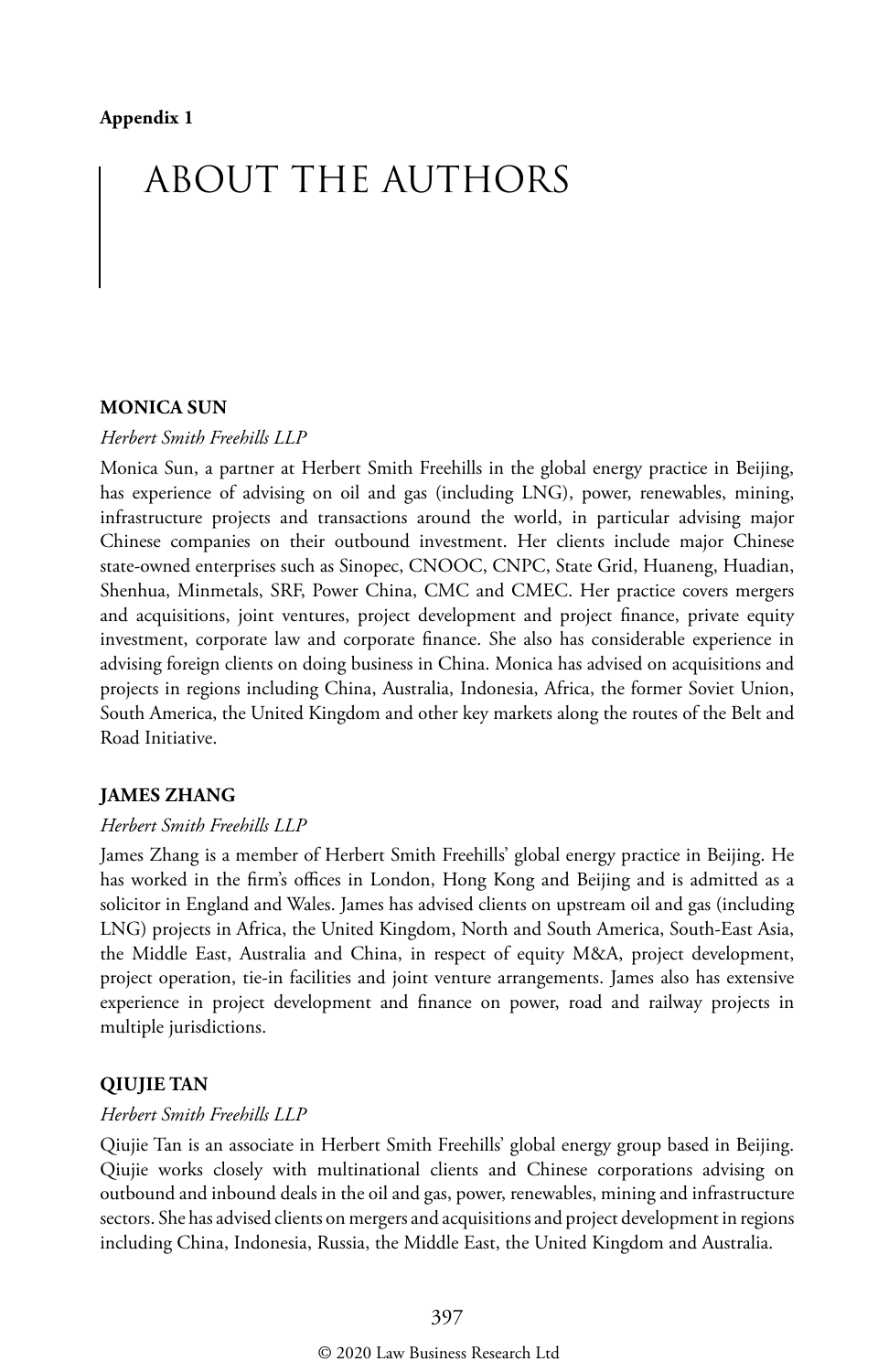#### **HERBERT SMITH FREEHILLS LLP**

28th Floor Office Tower Beijing Yintai Centre 2 Jianguomenwai Avenue Chaoyang District Beijing 100022 China Tel: +86 10 6535 5000 Fax: +86 10 6535 5055 monica.sun@hsf.com james.zhang@hsf.com qiujie.tan@hsf.com www.herbertsmithfreehills.com